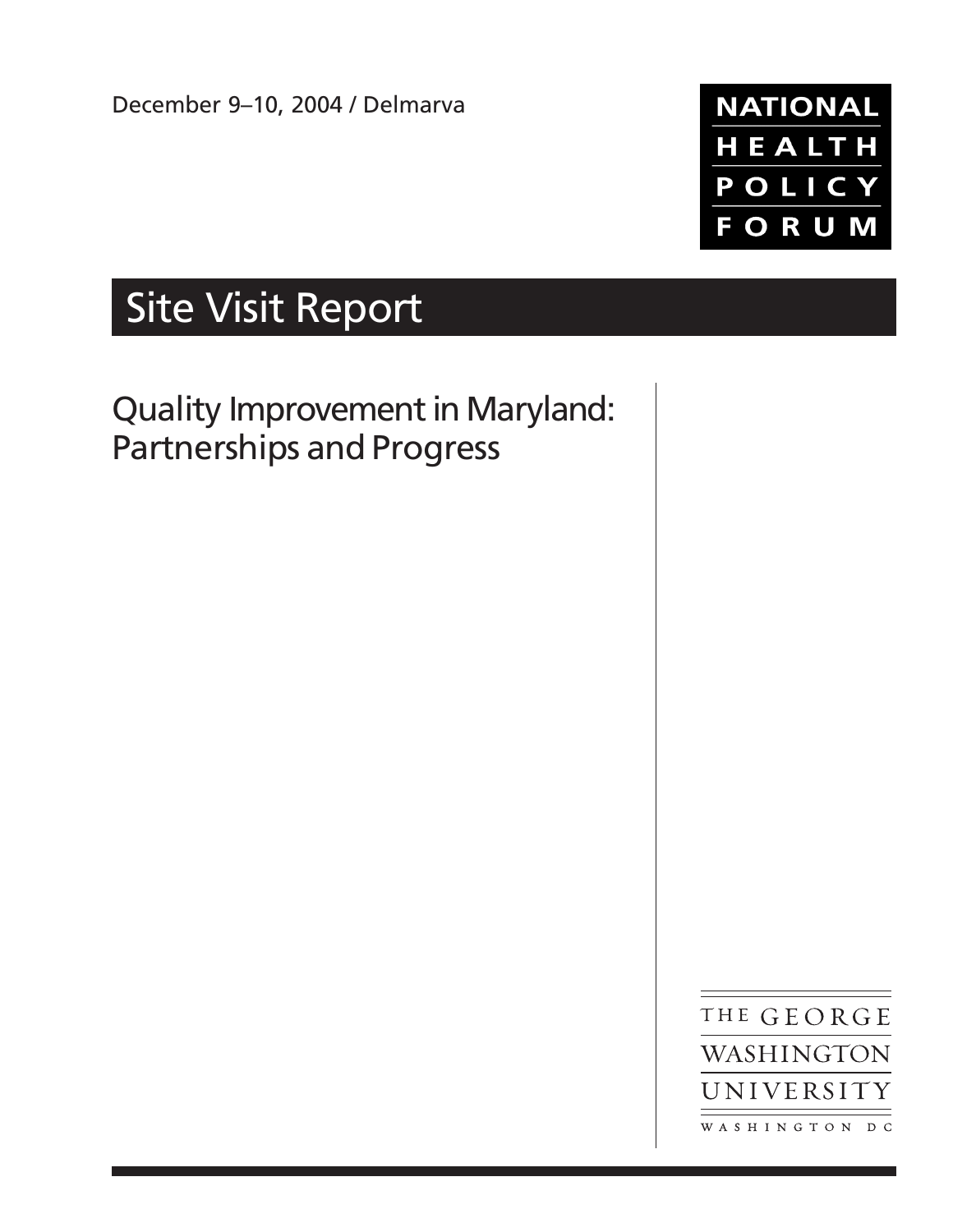# **CONTENTS**

| Biographical Sketches - |
|-------------------------|
|                         |
|                         |

#### **Site Visit Managers**

**Judith D. Moore** *Senior Fellow*

**Lisa Sprague** *Senior Research Associate*

#### **Administrative Coordinator**

**Marcia Howard** *Program Associate*

#### **National Health Policy Forum**

2131 K Street NW, Suite 500 Washington DC 20037

202/872-1390 202/862-9837 [fax] nhpf@gwu.org [e-mail] www.nhpf.org [web]

**Judith Miller Jones** *Director*

**Sally Coberly** *Deputy Director*

**Monique Martineau** *Publications Director*

**NHPF** is a nonpartisan education and information exchange for federal health policymakers.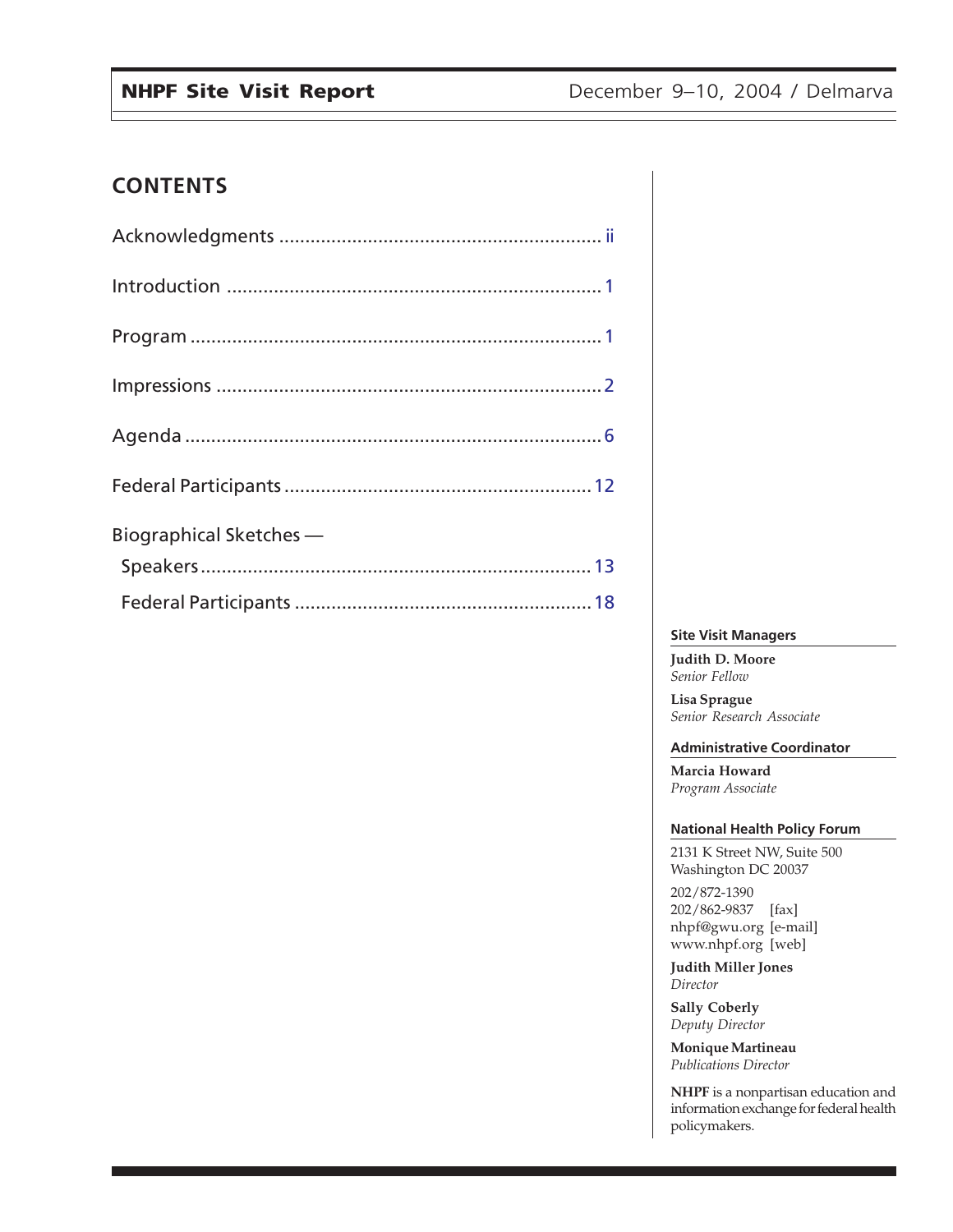# <span id="page-2-0"></span>**ACKNOWLEDGMENTS**

"Quality Improvement in Maryland: Partnerships and Progress" was made possible by the generosity of the Robert Wood Johnson Foundation. Many people helped in planning the program and defining the issues. The Forum especially wishes to thank Maulik Joshi, along with his Delmarva Foundation staff, for their hospitality and for sharing time and expertise so liberally with Forum staff and site visitors. Joe Ross and Del Joiner of Shore Health System were also kind enough to provide counsel during the planning stages, arrange to make hospital staff available to talk with the group, and host a memorable lunch. Carol Cronin generously shared her contacts and expertise with Forum staff. As always, the Forum is grateful to the federal participants whose keen interest and insights give site visits their energy.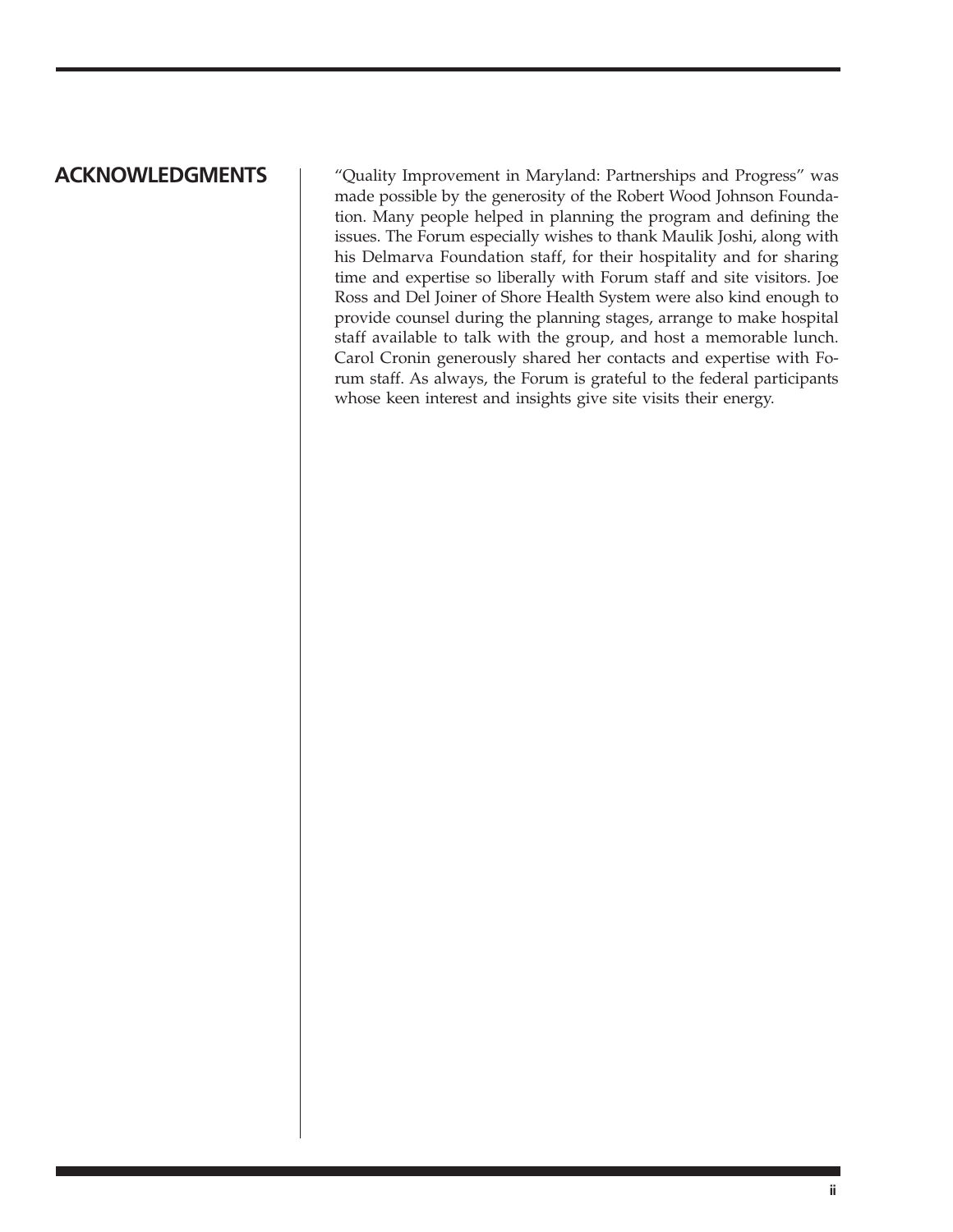# <span id="page-3-0"></span>December 9–10, 2004 / Delmarva

# Quality Improvement in Maryland: Partnerships and Progress

# **INTRODUCTION**

Quality Improvement Organizations (QIOs), albeit under a succession of labels (Professional Standards Review Organizations and Peer Review Organizations among them), have been part of Medicare's mission to protect and serve beneficiaries. As a result of conversations with National Health Policy Forum Steering Committee members, Forum staff considered revisiting the topic of QIOs, first addressed in a 2002 Issue Brief, in the more close-up format of a site visit.

In August 2005, the eighth three-year contract, or "scope of work," for QIOs will go into effect. It adds new responsibilities, notably for technical assistance in Medicare Part D drug benefit administration and in information technology (IT) for physicians. Since the early 1990s, QIOs have worked to build quality improvement partnerships with physicians and physician groups, hospitals, and other providers. The Centers for Medicare & Medicaid Services (CMS) has looked to QIO relationships and assistance in implementing its public quality reporting programs for nursing homes, home health care agencies, and hospitals.

Given the explosion of interest among policymakers in health IT, quality, and paying for performance, the site visit proposal met an enthusiastic reception. The Delmarva Foundation in Easton, MD, the QIO for Maryland and the District of Columbia, was chosen in part for its proximity, but also because its diverse portfolio and justly well-known quality improvement initiatives would provide much for federal visitors to hear and think about.

# **PROGRAM**

Site visitors traveled by chartered bus to Easton on Thursday, December 9, 2004. The first stop was the Delmarva Foundation, where the chief executive officer and the executive director of Delmarva's District of Columbia operations presented an overview of the organization's mission, contracts, and activities. Lunch was hosted by the Shore Health System at its Memorial Hospital facility, while Shore's president described their organization. Quality management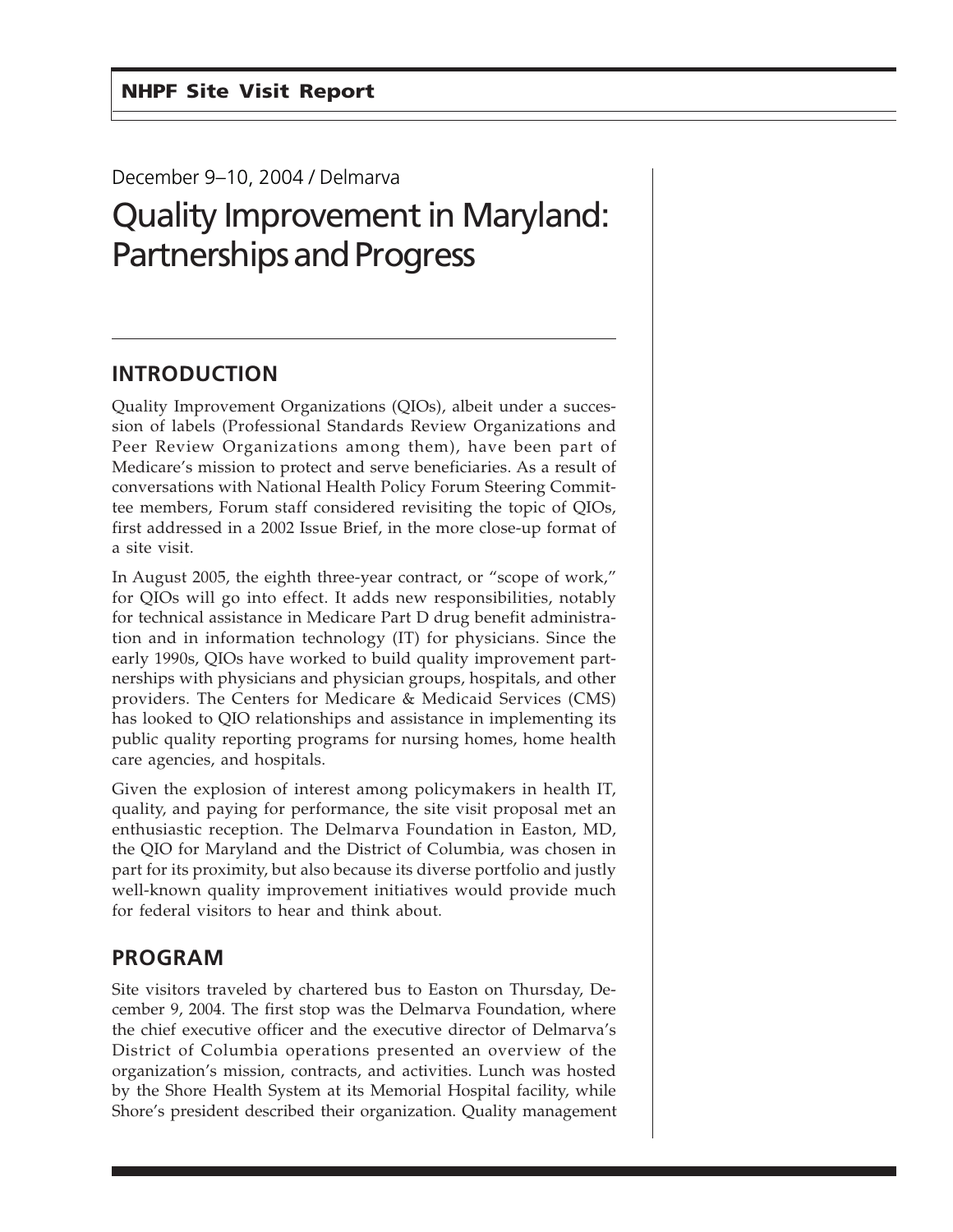<span id="page-4-0"></span>at Memorial was the next topic, encompassing internal, state, federal, and private goals and requirements. This session included a detailed explanation of the state of Maryland's role in quality oversight. Attention then turned to patient safety, as representatives of Delmarva and the Maryland Patient Safety Center described their efforts to foster a culture of safety in hospital intensive care units. A physician involved with the Center demonstrated how many opportunities for error (and improvement) were present in a clinician's preparation for a procedure to insert a venous catheter. The afternoon concluded with an informal discussion between federal participants and hospital administrators that centered on IT and workforce issues.

Friday morning began with an early session at Delmarva devoted to program safeguard activities; Delmarva is a subcontractor to Computer Sciences Corporation in post-payment review (such as coding, quality, and medical necessity review) to detect and prevent Medicare fraud and abuse in 15 western states. In the course of a tour, federal participants were able to speak with front-line staff about their program integrity responsibilities. A panel on hospital reporting followed, reviewing state, federal, and private efforts to collect information on hospital performance and to make it available to consumers. The final panel comprised physicians in various stages of implementing IT systems as part of a quality improvement strategy. Delmarva, like all QIOs under the next Medicare contract, will assume technical assistance responsibilities to physician groups looking at IT investment.

# **IMPRESSIONS**

#### **Delmarva Foundation as a QIO**

*Partnerships—with providers, state medical societies, and advocacy groups, for example—are central to the QIO mission of improving health quality.*

Delmarva sees itself as a facilitator or convener of discussions among parties who might not otherwise be working together. Representatives of hospitals and state agencies concurred, noting that this role was a relatively recent development in this QIO's history.

#### *The enforcer-partner dichotomy in QIO roles still lingers after more than 30 years.*

The management of Delmarva downplays the tension and tends to deemphasize the "cop" part of its QIO activities. Organizational focus has moved from beneficiary complaints to provider outreach and education. Many providers who once regarded QIOs as "another form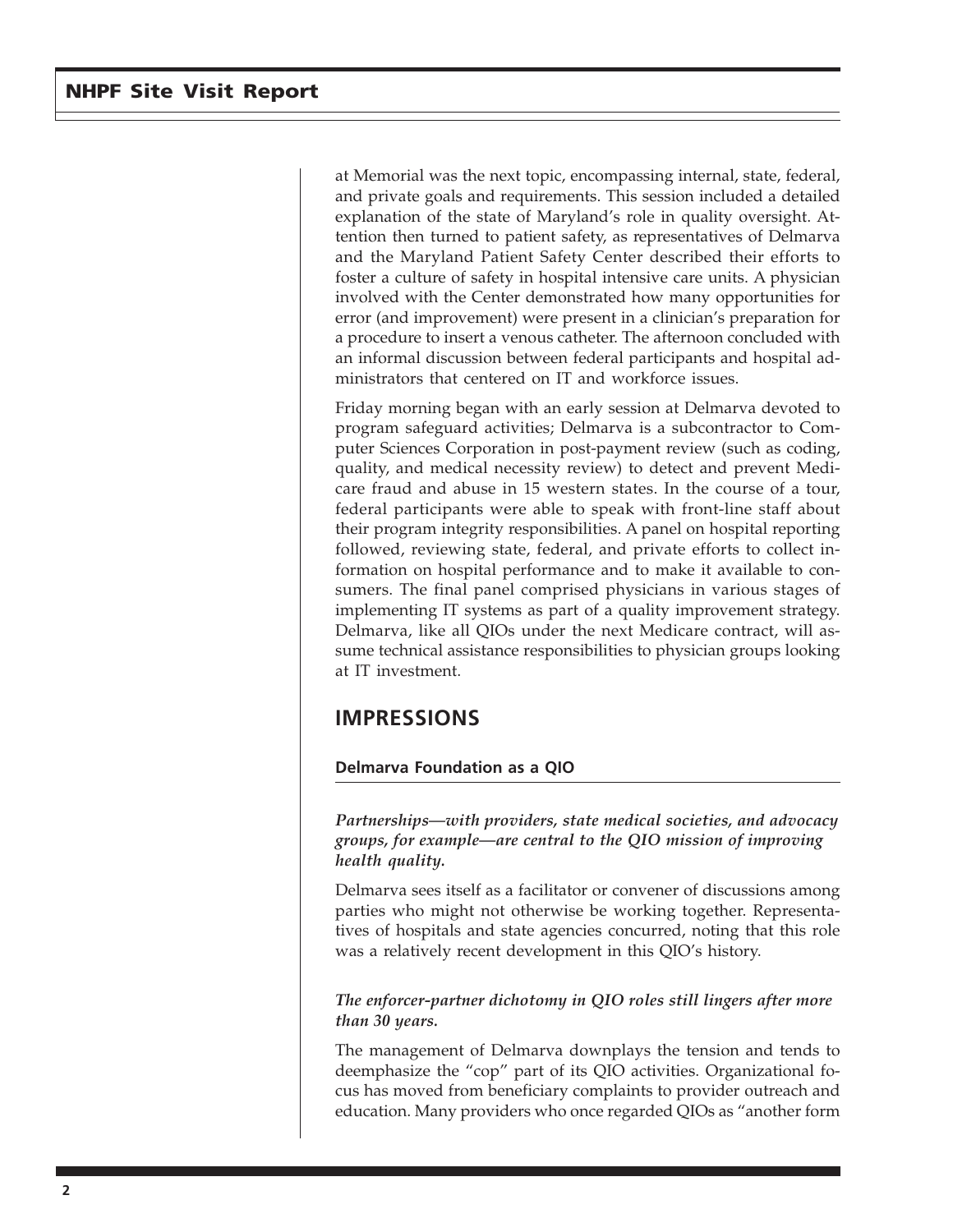of regulator" have come to accept Delmarva as a partner and a "connector." **IMPRESSIONS** Some others, notably physicians "with long memories," remain wary.

### *Delmarva works primarily with a progressive segment of the physician population that volunteers to work closely with the QIO as "identified participants" in various projects.*

Innovators and early adopters are seen as key to culture change. Their support has enabled progress in patient safety and information technology. So far, however, there is little documentation that this group will serve as a leavening agent for the larger mass of physicians. This raises questions as to whether more QIO effort should be directed to providers who may be more resistant to change or more isolated from the quality movement. Attention focused on raising the performance level of a group that is already at the top may not improve quality for the average beneficiary.

## *Delmarva is engaged in lines of business beyond its contract with CMS.*

This is true of some other QIOs as well, but it seems that QIOs are not uniform with respect to the type and extent of nonfederal business in which they engage. There appears to be little publicly available information that would allow comparison among QIOs or an analysis of the characteristics most common among them.

### *Delmarva's direct involvement with consumers is in the form of pursuing afterthe-fact complaints.*

Delmarva's non-QIO contract to investigate fraud and abuse focuses on patterns of care rather than individual case findings. It is not clear how the QIO, other Medicare contractors (such as carriers), and federal fraud and abuse initiatives dovetail, or even the extent to which the consumer is aware of these players.

# **Quality Intervention**

*Quality improvement "collaboratives" are built around a condition or problem where improvement is needed and the right interventions are known and can be readily applied.*

A collaborative is a structured learning activity that brings together people from different organizations to pursue a common improvement aim, such as reducing surgical site infection or providing self-management support to patients with chronic illnesses. The ultimate goal is to attain lower costs and better outcomes for patients. Collaborative members share information and best practices as well as mutual reinforcement. The term "collaborative" is not widely recognized outside the quality community.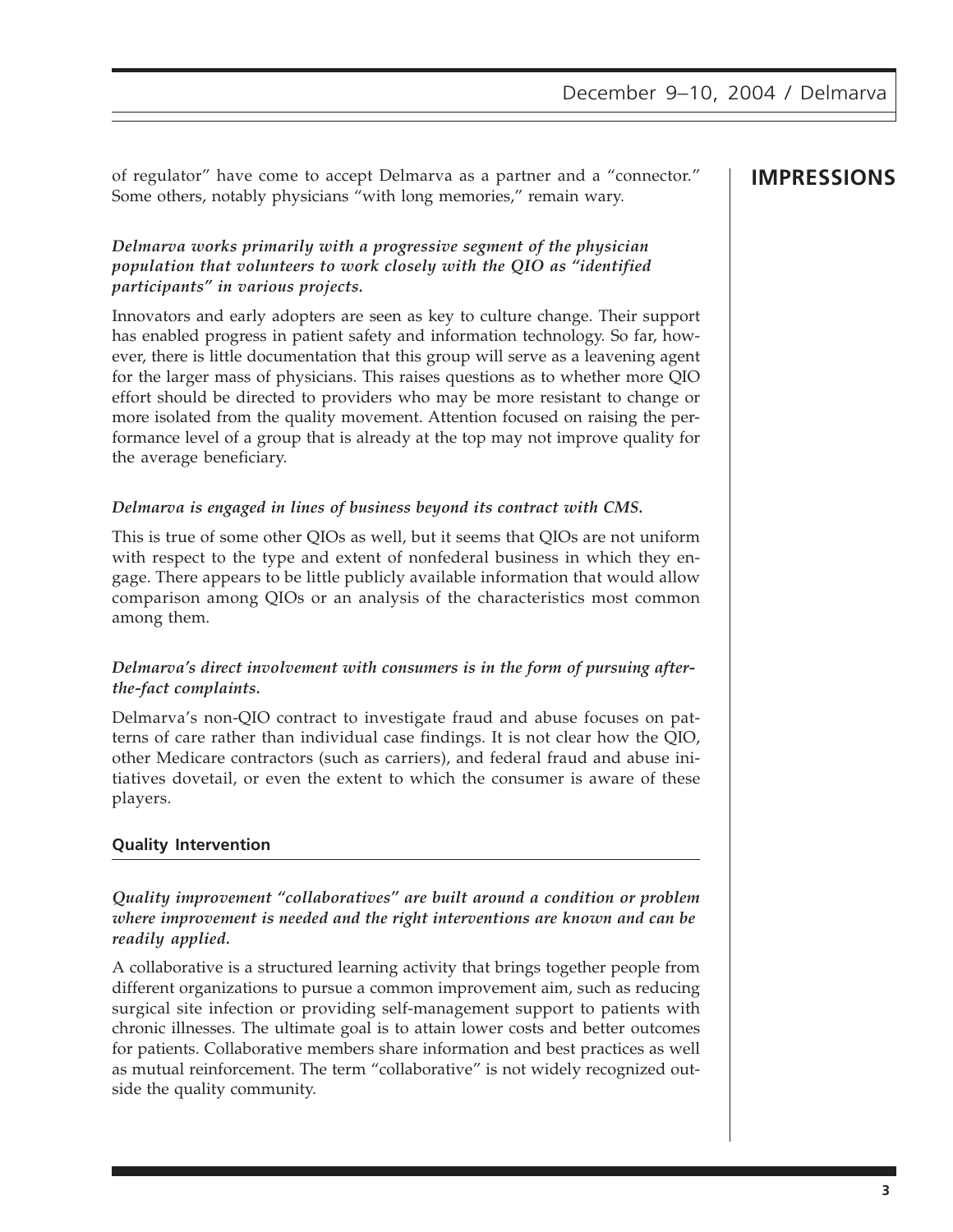**IMPRESSIONS** *Paying for performance (P4P) is an idea with widespread appeal, but agreement about appropriate measures is still elusive.*

> Perhaps because agreement is only "in principle" so far, most in the health community support the P4P approach. Leaders among physicians, hospitals, and purchasers express strong support for financial incentives to reward better-quality care. However, no one has yet seen income at risk. As one hospital executive noted, "we are on a journey" toward making P4P work.

#### *Transformational change, a popular slogan, is a slow process.*

Five years after the publication of *To Err is Human*, medical errors in the aggregate have not abated dramatically. Certainly awareness has been raised by the Institute of Medicine and the Institute for Healthcare Improvement, and there have been local successes (some perhaps involving QIOs), but the pace of cultural change is sluggish.

#### **Quality Reporting**

#### *Quality reporting is complicated when different organizations promulgate different requirements or use different forms of analysis.*

For example, CMS excludes patients under 18, whereas Maryland does not. Maryland treats a two-hospital system as two separate reporting entities, whereas CMS and JCAHO (the Joint Commission on Accreditation of Healthcare Organizations) look at the combination. CMS and JCAHO are appreciated for working to bring their measures into congruence. There is a trend among states, including Maryland, to coordinate their own quality reporting with CMS and JCAHO.

#### *Timeliness of data is a problem in quality analysis and reporting.*

It is difficult to demonstrate improvement and motivate change when available data are a year or more old.

#### **Maryland as a Special Case**

#### *The hospital rate-setting system still operating in Maryland has a significant role in all facets of health policy in the state.*

This unique all-payer system facilitates policy implementation, in that state priorities can be reflected in rate calculations. With more than 25 years' experience of this model, all parties seem comfortable with it. Cooperation among state agencies, the QIO, and hospitals are evident in the areas of quality reporting, patient safety, and quality improvement.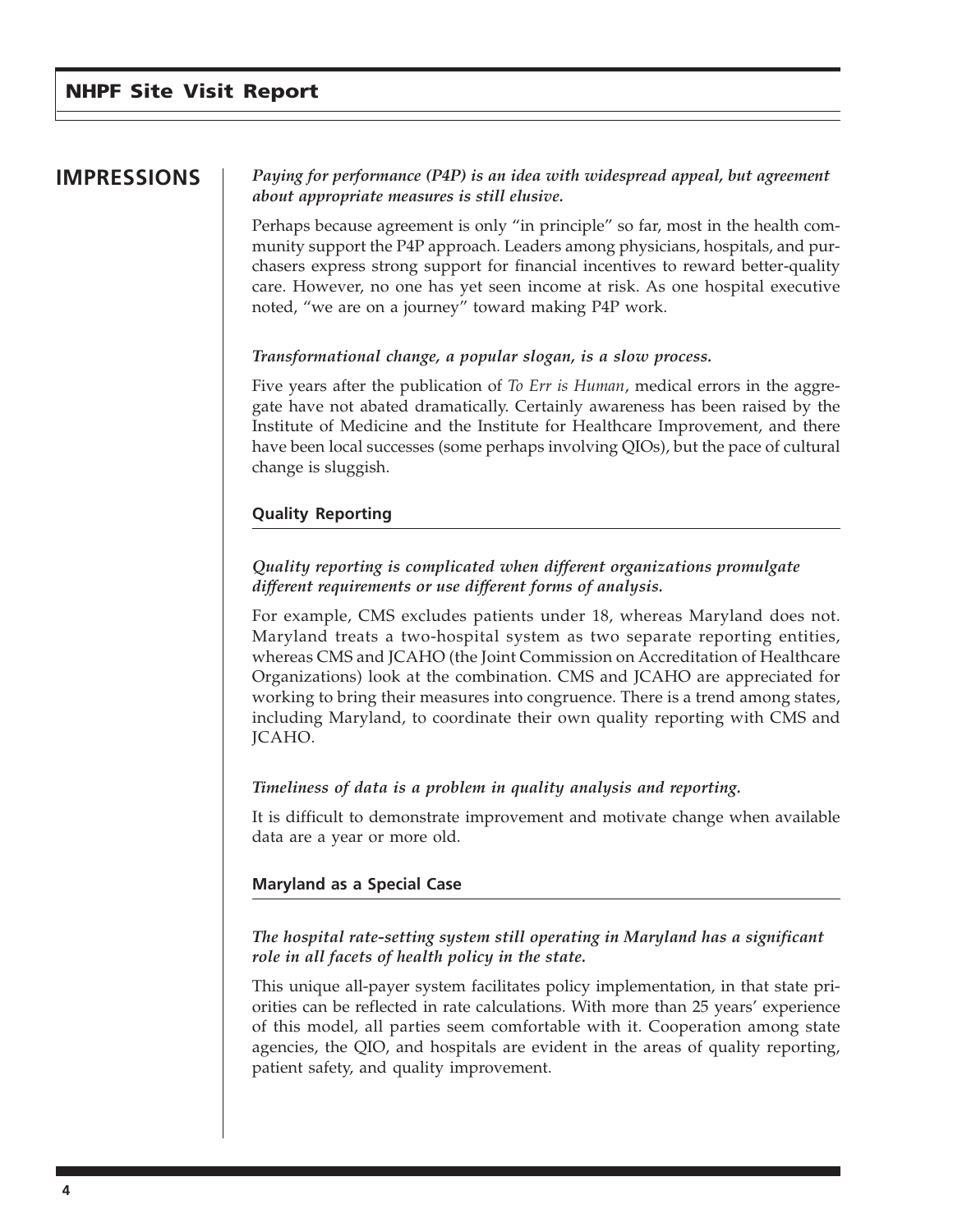### *An all-payer regulatory system may enhance the potential for quality improve-* **IMPRESSIONS** *ment initiatives.*

Where hospital rates are set by the state, competition on the basis of price is restricted. Accordingly, hospitals may seek to attract patients on the basis of quality or service enhancements. It is also possible that lack of competition may reduce the incentives for hospitals to invest in quality improvement; however, it should foster cooperation among hospitals in those quality-improvement projects they are willing to undertake.

#### *Regulatory burdens are unevenly distributed across providers.*

State legislators have been known to direct a regulatory agency to be strict with a particular provider class without taking the same action with other provider groups that provide services to the same population. For example, nursing homes are heavily regulated whereas other settings that serve a nursing home–eligible population are not.

### **Information Technology**

### *Health IT is viewed as both necessary and greatly desirable, particularly by those charged with managing quality and costs.*

Practical barriers such as finding reliable vendors, physician resistance to change, and, above all, finding the money to invest in IT are difficult to overcome. Providers in many sectors expressed particular concern that, even after significant initial investment, ongoing operating and upgrade costs are not predictable.

#### *QIOs may not have the expertise to provide technical assistance to physician practices considering IT purchase.*

Though assigned this responsibility in the eighth scope of work (new contract cycle), few if any QIOs have the requisite skilled staff to carry out true technical assistance to physicians. Personnel with such skills can be hired, and some level of training is to be provided by CMS, but IT vendors are likely to retain the most power in purchase negotiations.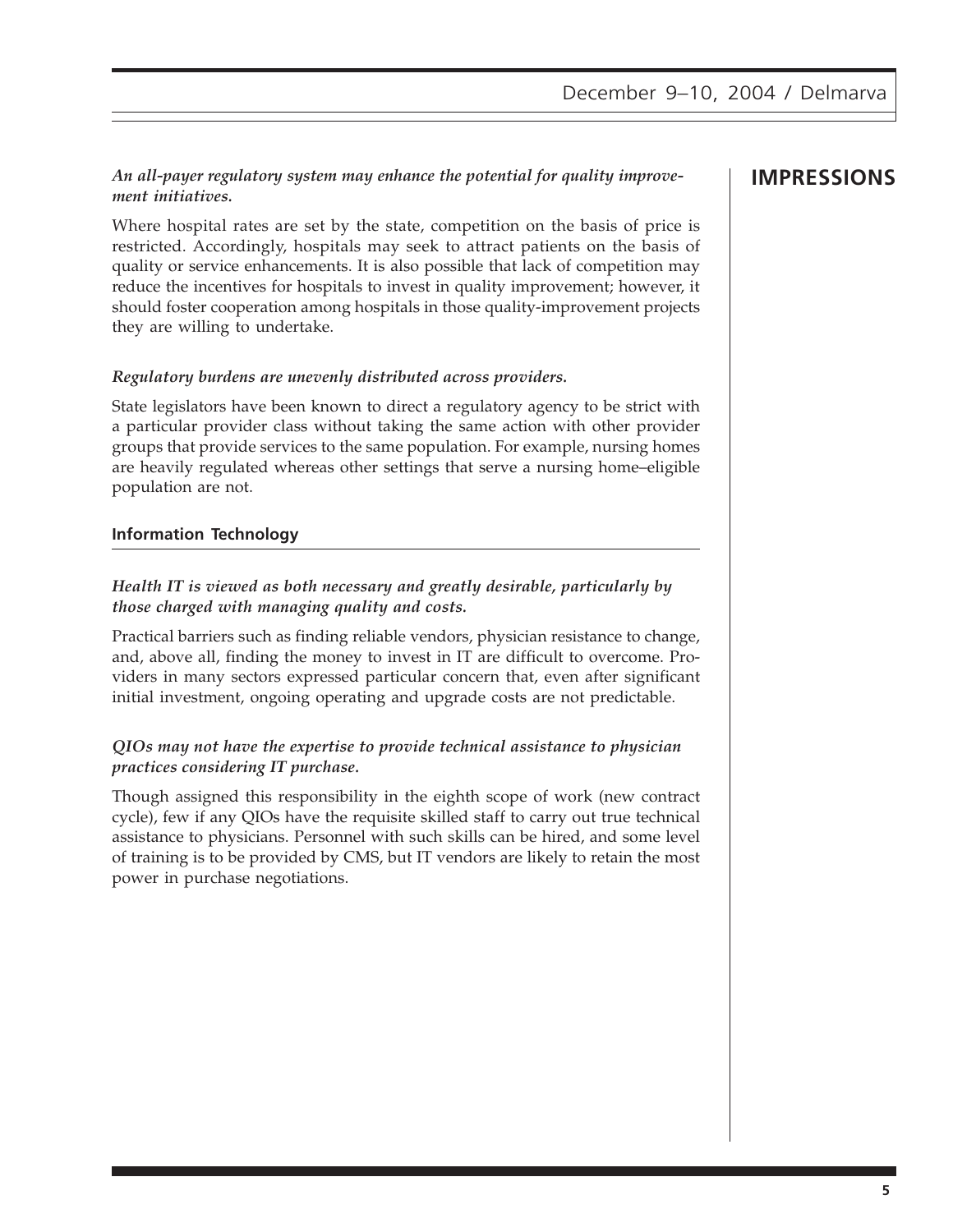# <span id="page-8-0"></span>**NHPF Site Visit Report**

| <b>AGENDA</b> | Thursday, December 9, 2004 |                                                                                                                                                                                                                                                                        |  |  |
|---------------|----------------------------|------------------------------------------------------------------------------------------------------------------------------------------------------------------------------------------------------------------------------------------------------------------------|--|--|
|               | 8:30 am                    | Bus departure from Union Station                                                                                                                                                                                                                                       |  |  |
|               | En route                   | HISTORY AND BACKGROUND                                                                                                                                                                                                                                                 |  |  |
|               |                            | <b>Judy Moore and Lisa Sprague, National Health Policy Forum</b>                                                                                                                                                                                                       |  |  |
|               |                            | ■ What are the historical roots of the current QIO program? In what<br>ways are the PSRO, PRO, and other past federal quality efforts similar<br>and different?                                                                                                        |  |  |
|               |                            | ■ What basic concepts and terminology are key to quality improvement<br>discussions?                                                                                                                                                                                   |  |  |
|               |                            | ■ How does Maryland differ from other states in its approach to<br>regulating the quality of health care and its financing?                                                                                                                                            |  |  |
|               | $10:15$ am                 | Arrival at Delmarva Foundation                                                                                                                                                                                                                                         |  |  |
|               | 10:30 am                   | LEADING THE WAY TO BETTER HEALTH: DELMARVA<br>FOUNDATION OVERVIEW [Board room]                                                                                                                                                                                         |  |  |
|               |                            | Maulik Joshi, DrPH, President and Chief Executive Officer, Delmarva<br>Foundation                                                                                                                                                                                      |  |  |
|               |                            | Deneen Richmond, MHA, RN, Executive Director, Delmarva Foundation,<br>District of Columbia                                                                                                                                                                             |  |  |
|               |                            | ■ What is the history of the Delmarva Foundation's involvement in<br>quality activities, federal and otherwise? How much of Delmarva's<br>current workload relates to the federal QIO activities?                                                                      |  |  |
|               |                            | ■ What are the key organizational functions and lines of business?                                                                                                                                                                                                     |  |  |
|               |                            | ■ Is hospital quality assurance still a primary focus, in addition to specific<br>quality improvement projects? How have other health care sectors like<br>ambulatory care, nursing homes, and home health been addressed?<br>What is the balance among these sectors? |  |  |
|               |                            | ■ How has Delmarva been involved in innovative approaches to quality<br>improvement? What are some examples of these new activities, and<br>what has Delmarva learned from this work?                                                                                  |  |  |
|               |                            | How does Delmarva's work incorporate consumer experience?                                                                                                                                                                                                              |  |  |
|               |                            | ■ What are some of the specific features and initiatives of the state<br>contracts for QIO work in DC and Maryland that reflect federal<br>requirements? What will change in the next contract?                                                                        |  |  |
|               | 11:40 am                   | INTRODUCTION TO HOSPITAL QUALITY AND PATIENT SAFETY<br>ISSUES: ONE FAMILY'S EXPERIENCE (videotape)                                                                                                                                                                     |  |  |
|               | $11:50$ am                 | Bus departure for Shore Health System Memorial Hospital                                                                                                                                                                                                                |  |  |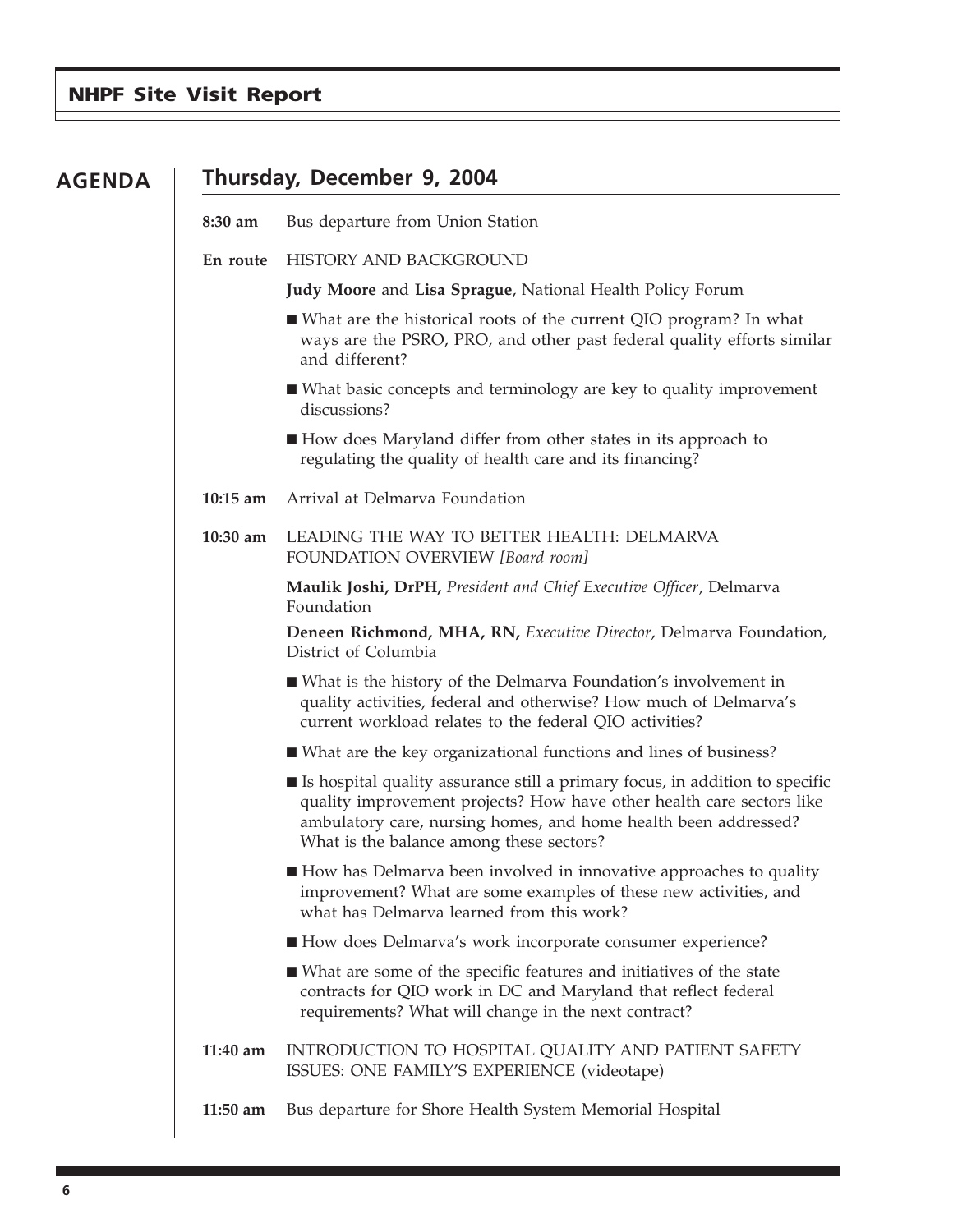|          | Thursday, December 9, 2004 (cont.)                                                                                                                                                                                               | <b>AGENDA</b> |
|----------|----------------------------------------------------------------------------------------------------------------------------------------------------------------------------------------------------------------------------------|---------------|
| Noon     | Working lunch                                                                                                                                                                                                                    |               |
|          | INTRODUCTION TO SHORE HEALTH SYSTEM [Board room]                                                                                                                                                                                 |               |
|          | Joseph P. Ross, President and Chief Executive Officer, Shore Health System                                                                                                                                                       |               |
| 12:30 pm | <b>SERVING MANY MASTERS:</b><br>HOSPITAL QUALITY MANAGEMENT AT SHORE MEMORIAL                                                                                                                                                    |               |
|          | Del Joiner, Chief Quality Officer, Shore Health System<br>Carol Benner, Director, Office of Health Care Quality, Department of<br>Health and Mental Hygiene, State of Maryland                                                   |               |
|          | ■ What are the hospital's goals in quality assurance? What day-to-day<br>activities are undertaken to address these goals? In what ways are<br>hospital staff and patients involved?                                             |               |
|          | ■ What are the state requirements, and what oversight activities are<br>undertaken by Maryland agencies to assure hospital quality? How do<br>Maryland program requirements differ from those in other states?                   |               |
|          | How does the hospital respond to Medicare quality requirements<br>originating with the Centers for Medicare & Medicaid Services (CMS)?<br>What is the role of the QIO?                                                           |               |
|          | ■ What are the relationships among state agencies, CMS, and the Joint<br>Commission? Is there congruence among their quality requirements? How<br>easy or difficult is it for a small hospital to coordinate these requirements? |               |
| 1:30 pm  | PARTNERS IN PATIENT SAFETY:<br>NEW APPROACHES TO PERENNIAL CONCERNS                                                                                                                                                              |               |
|          | Patient Safety Overview:                                                                                                                                                                                                         |               |
|          | Margaret Toth, MD, Chief Quality Officer, Delmarva Foundation                                                                                                                                                                    |               |
|          | Demonstration and Discussion: Eliminating Catheter-Related Infection in the<br>Hospital ICU:                                                                                                                                     |               |
|          | William Krimsky, MD, Director, Interventional Pulmonology, Pulmonary and<br><b>Critical Care Associates</b>                                                                                                                      |               |
|          | Facilitated discussion with the above and:                                                                                                                                                                                       |               |
|          | Debra Christian, RN, MMS, Director, Clinical Services, Delmarva<br>Foundation                                                                                                                                                    |               |
|          | William Minogue, MD, Director, Maryland Patient Safety Center                                                                                                                                                                    |               |
|          | How was the Maryland Patient Safety Center created, and what is its<br>role in the state's overall quality strategy? Who are the key players?<br>How will its success be evaluated?                                              |               |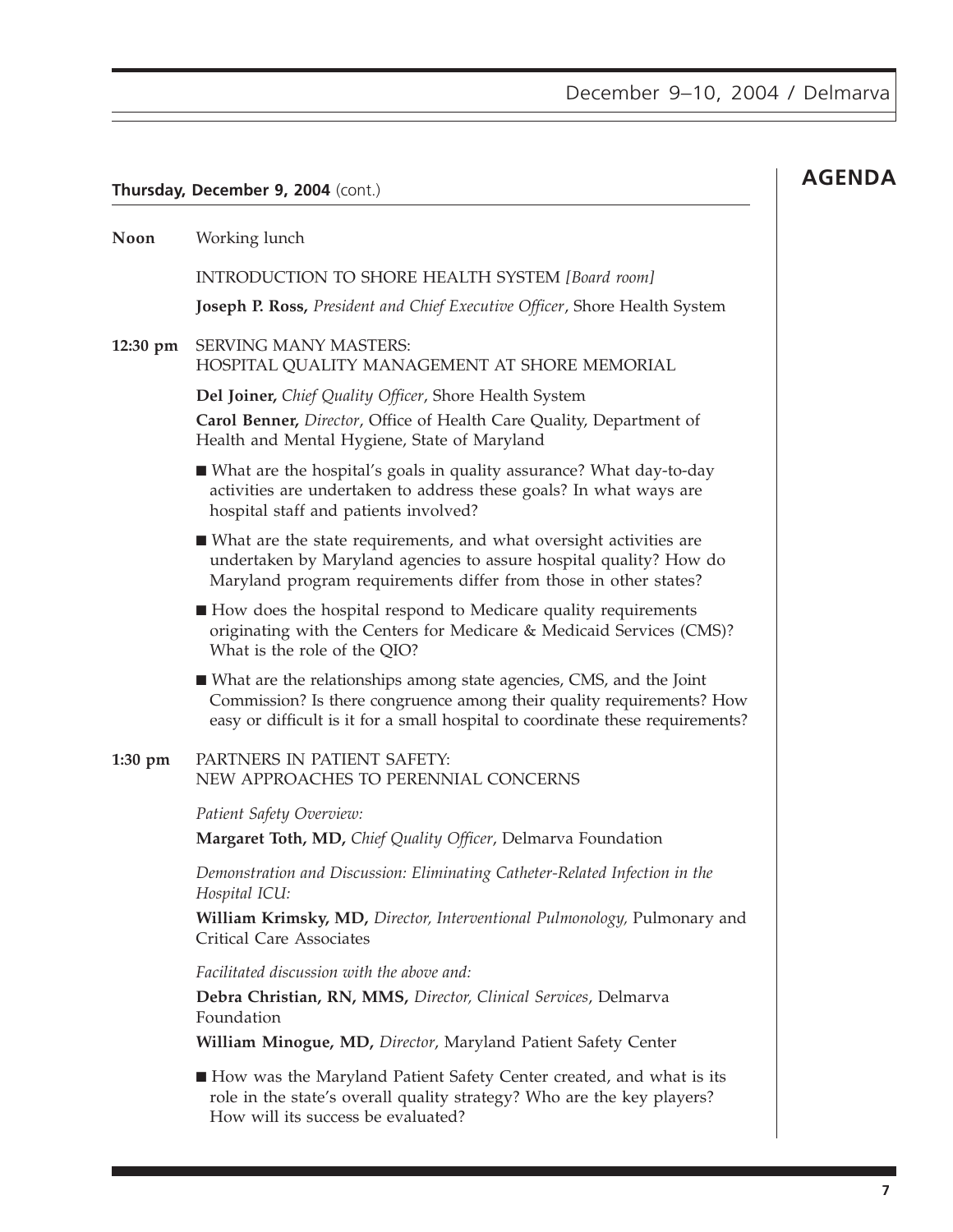## **NHPF Site Visit Report**

# **AGENDA**

#### **Thursday, December 9, 2004** (cont.)

- What are the objectives of the initiative related to intensive care unit (ICU) quality? How has this initiative been received by Maryland hospitals? What are the respective roles of care providers (nurses, aides, technicians, physicians, administrators), patients and patient advocates, the QIO, and state agencies? To what extent is the legislature still involved?
- How will the next initiative be chosen?
- What are the characteristics of the collaborative approach to quality care? Is Maryland using a model that has been implemented and evaluated as successful in other places? In what ways is it breaking new ground?
- How crucial is the involvement of patients and families in quality assurance and quality improvement activities?
- How can and should physicians drive better patient safety outcomes in hospitals?

#### **3:00 pm** Break

# **3:15 pm** ASK THE ADMINISTRATORS : AN OPEN SESSION WITH SHORE HEALTH SYSTEM SENIOR STAFF

**Joseph P. Ross,** *President and Chief Executive Officer*

**Del Joiner,** *Chief Quality Officer*

**Chris Parker,** *Chief Nursing Officer*

**Jerry Walsh,** *Chief Operating Officer*

**Richard Staiman, MD,** *Chief Medical Office*r

**Jeannie Lusby, RN,** *Director, Patient Safety & Risk Management*

- What are your top three quality improvement challenges?
- What concerns that dog your everyday life as a senior administrator are important for policymakers to understand?
- How do patients, consumers, and their families work with staff on quality issues and other problems?
- Does the Institute for Healthcare Improvement or any other national quality organization play a significant role in staff activities and approaches at Shore? If so, how?
- How are patient comments and suggestions incorporated into procedures at Shore?
- To what extent have language, literacy, and cultural issues become a more pressing concern in recent years? How is this matter addressed? What further changes are expected?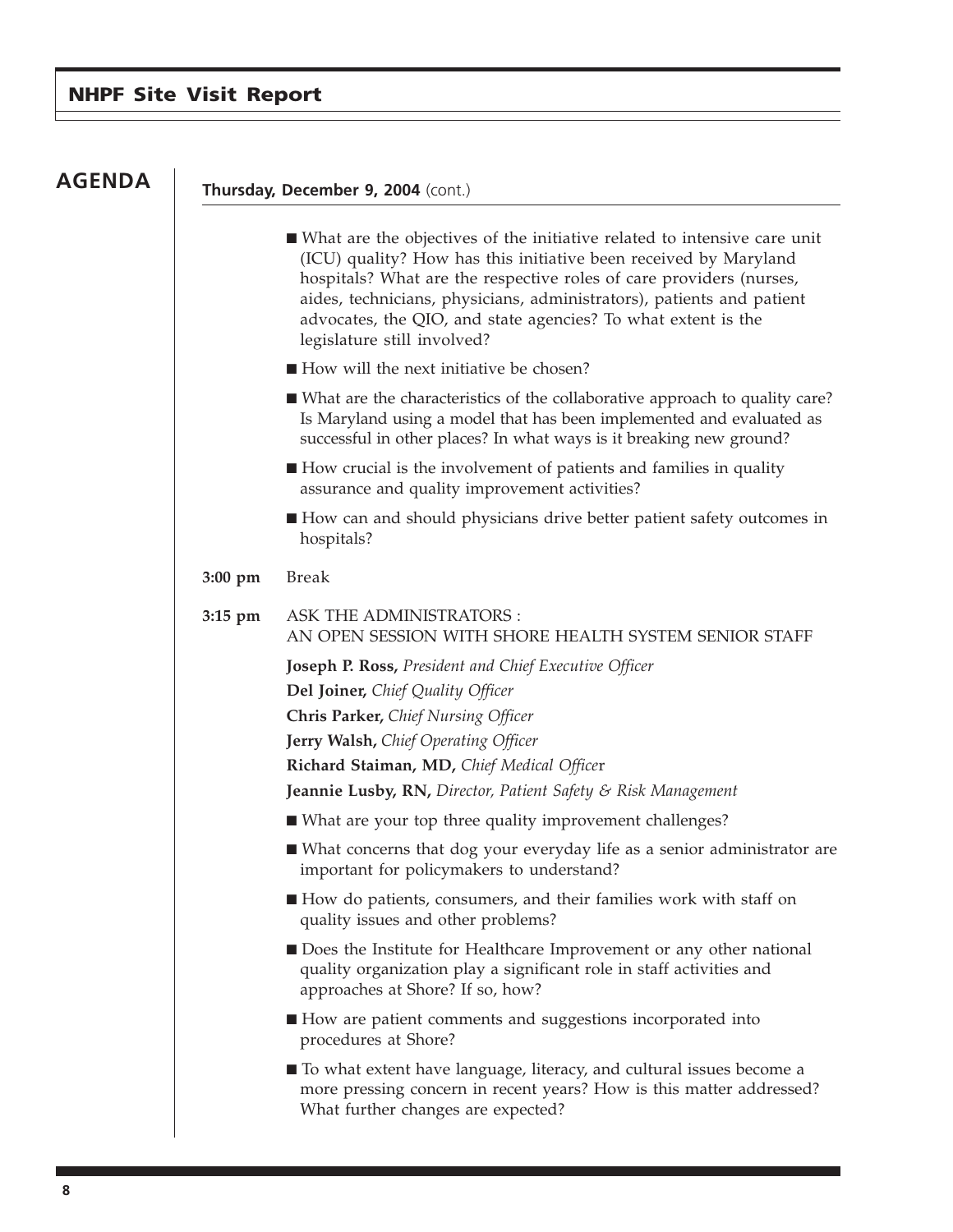### **Thursday, December 9, 2004** (cont.)

- **4:15 pm** Free time in Easton
- **5:15 pm** Bus departure for St. Michaels
- **5:40 pm** Check in at Harbour Inn & Marina
- **6:45 pm** Walking departure for dinner at 208 Talbot; shuttle available upon request

# **Friday, December 10, 2004**

**7:30 am** Breakfast available *[Harbour Light Restaurant]*

**8:00 am** Bus departure for Delmarva Foundation

**8:30 am** A PARTNERSHIP FOR INTEGRITY: IDENTIFYING FRAUD AND ABUSE

**Sandra Love, MS, RHIA,** *Vice President*, Delmarva Foundation

- In what way is Delmarva involved in review of fraud and abuse? Is this a new activity? Does it complement or conflict with other QIO requirements? Have other QIOs taken on this line of business?
- What steps are taken to review medical and patient claims for fraud detection? What kind of staff expertise and experience is required to partner successfully in fraud and abuse programs?
- Does fraud and abuse review involve beneficiary complaint review? To what extent do investigations stem from beneficiary complaints, as opposed to arising from data mining and analysis?
- How are physicians involved in this type of review? What types of physician or other provider education initiatives flow from Delmarva's program integrity analysis?
- How are privacy and confidentiality for beneficiaries and providers ensured within Delmarva's processes? What happens when beneficiaries' and providers' interests conflict?

### **9:30 am** REPORTING HOSPITAL QUALITY DATA FOR CONSUMERS AND REGULATORS

### **Carol Cronin**, *Consultant*

**Barbara Epke**, *Vice President*, Sinai Hospital/Lifebridge Health **Dianne Feeney, MS,** *Vice President, Quality Reporting*, Delmarva Foundation **Enrique Martinez-Vidal**, *Deputy Director*, Maryland Health Care Commission

■ What is the extent of hospital quality reporting in the United States? Who are the key stakeholders? How does such reporting differ from state to state?

# **AGENDA**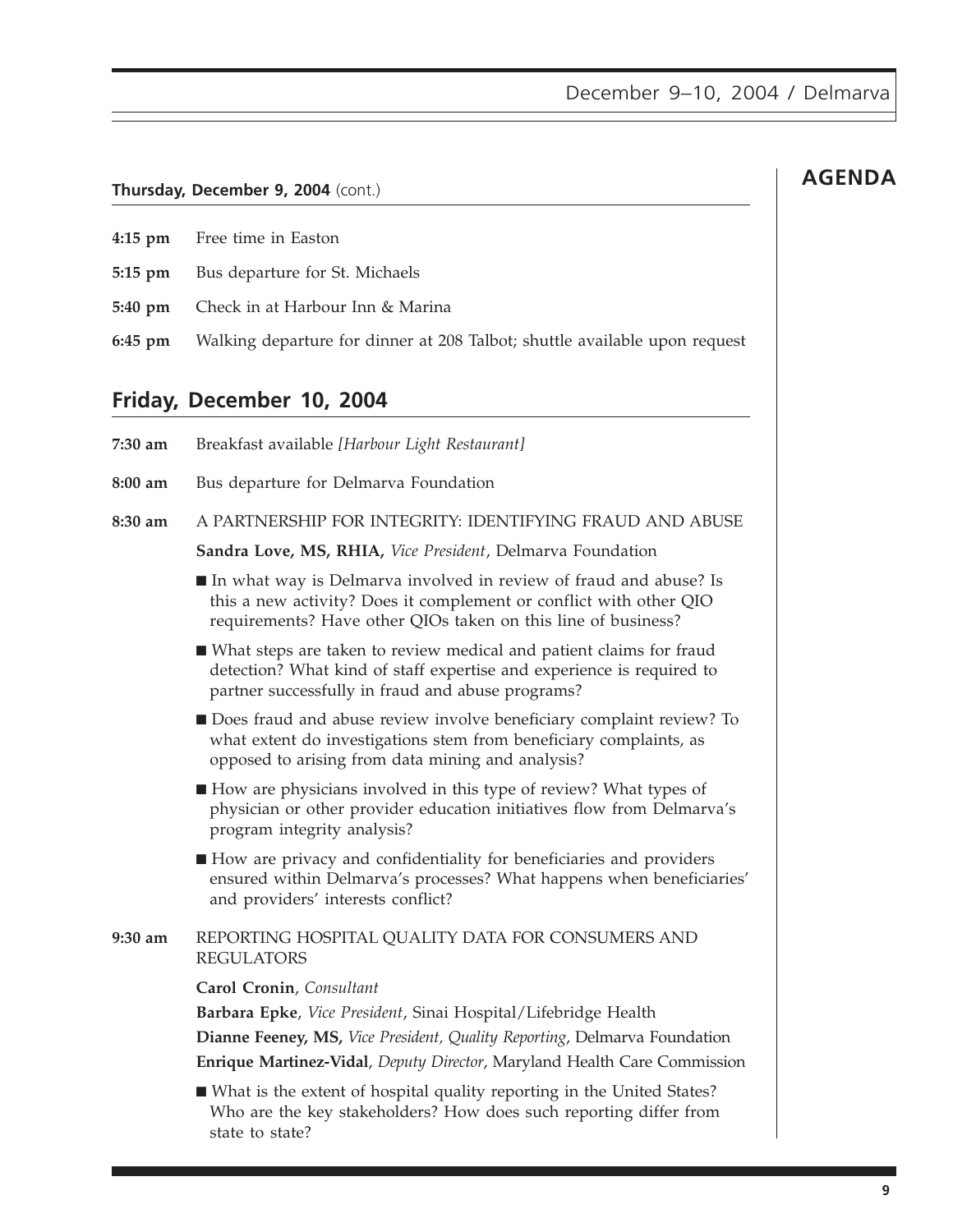# **NHPF Site Visit Report**

# **AGENDA**

#### **Friday, December 10, 2004** (cont.)

- What are the particular characteristics of Maryland's hospital quality reporting system?
- What is the National Quality Alliance, and who are its members? How has the Alliance evolved over the past few years? What is the QIO's role?
- What changes are envisioned or required under MMA (the Medicare Prescription Drug, Improvement, and Modernization Act of 2003) for hospital quality reporting? Do the statutory references suggest that hospital reporting is evolving from voluntary to regulatory?
- From the hospital's perspective, what are the pros and cons of hospital reporting? For other stakeholders?
- How is reported information used, and by whom? How is information made available to consumers? Has such availability had a measurable impact on consumer behavior?

#### **10:45 am** IT'S THE TWENTY-FIRST CENTURY, ALREADY: PHYSICIANS, QUALITY IMPROVEMENT, AND INFORMATION TECHNOLOGY

**Michael C. Tooke, MD, FACP,** *Senior Vice President and Chief Medical Officer*, Delmarva Foundation

**Jeffrey Richardson, MD, FACP,** *Chief of Internal Medicine and a Regional Medical Director*, Johns Hopkins Community Physicians

**Peter Basch, MD**, *Medical Director, e-health*, MedStar Health

- In what ways have practicing physicians' relationships with QIOs (and their predecessor organizations) changed over time? Why?
- How are quality improvement projects at the individual practitioner level structured?
- What physician-related activities will be emphasized in the new Medicare contract, particularly with respect to IT?
- Why is information technology seen as so important to quality improvement?
- To what extent are physicians in Maryland and DC using IT in their daily practice? What are the primary impediments to faster and fuller adoption? Why has the health sector lagged behind other parts of the U.S. economy in the incorporation of IT?
- What are the DOQ-IT and e-prescribing initiatives of the MMA? What is Delmarva's intended approach? What are the challenges for the QIO? What will potential partners see as the pros and cons of these initiatives?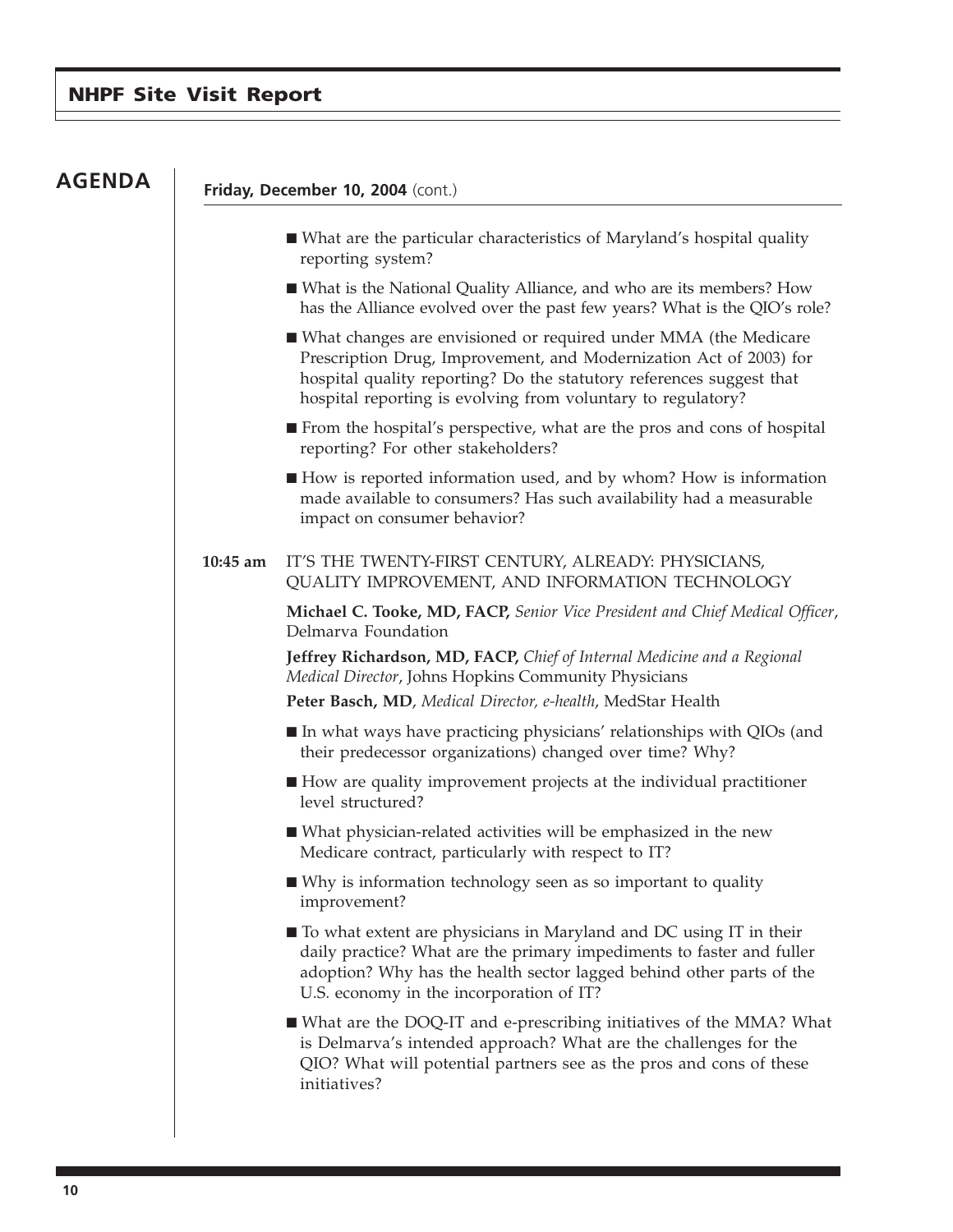# **Friday, December 10, 2004** (cont.) **AGENDA**

**Noon** WRAP-UP DISCUSSION: LOOKING AHEAD

- What value is added by a QIO partnership in quality assurance and improvement?
- What is the future role of QIOs, and what is the general outlook for quality initiatives, in Maryland and across the United States?
- **12:30 pm** Bus departure for Union Station; box lunch provided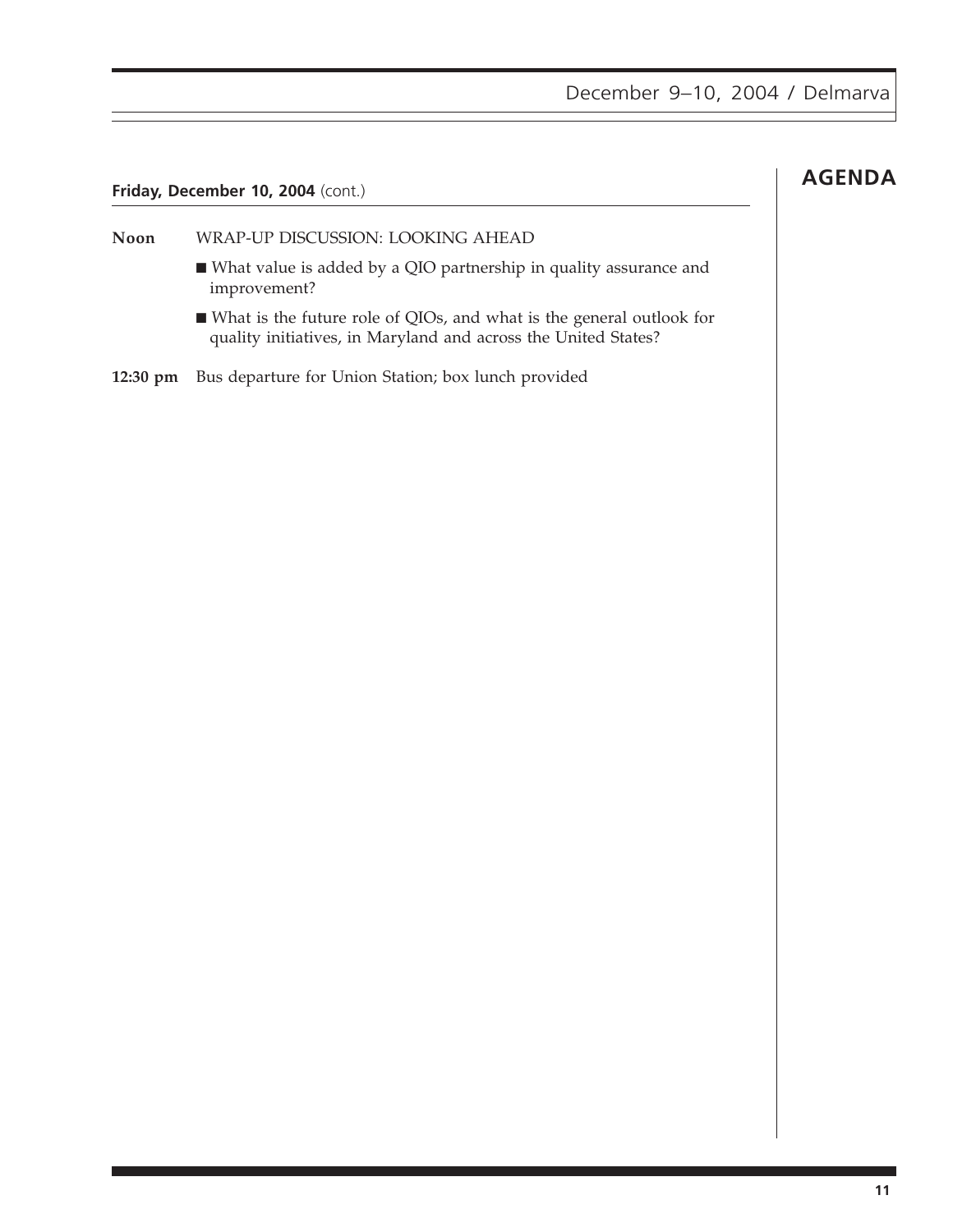### <span id="page-14-0"></span>**NHPF Site Visit Report**

# Federal Participants

#### **Hakan Aykan**

*Policy Analyst* Office of Disability, Aging, and Long-Term Care Policy Office of the Assistant Secretary for Planning and Evaluation Department of Health and Human Services

#### **Diana Birkett**

*Professional Staff Member* Committee on Finance U.S. Senate

#### **John DeGeeter**

*Attorney* Health Care Services and Products Division Bureau of Competition Federal Trade Commission

**Nancy DeLew** *Senior Advisor* Office of Research, Development and Information Centers for Medicare & Medicaid Services

#### **Debbie Hattery**

*Director, Quality Improvement for Acute Care* Quality Improvement Group Centers for Medicare & Medicaid Services

**David Hunt, MD** *Medical Officer* Quality Improvement Group Centers for Medicare & Medicaid Services

**Ruth E. Katz** *Deputy to the Deputy Assistant Secretary* Office of Disability, Aging, and Long-Term Care Policy Office of the Assistant Secretary for Planning and Evaluation Department of Health and Human Services

#### **Linda Kohn, PhD**

*Senior Analyst* Health Care Team Government Accountability Office

**Jennifer Moughalian**

*Program Examiner* Health Division Office of Management and Budget

#### **Benjamin Olinsky**

*Legislative Correspondent* Office of Sen. Jack Reed (D-RI) U.S. Senate

**Wendy Shelton, DVM, MPH** *Health Fellow* Office of Sen. Joe Lieberman (D-CT) U.S. Senate

**Sibyl Tilson** *Specialist in Social Legislation* Congressional Research Service

#### **Victoria Tung**

*Asian Pacific American Institute for Congressional Studies/California Endowment Health and Public Policy Fellow* Congressional Asian Pacific American Caucus

**Ellen-Marie Whelan, NP, PhD** *RWJ Health Policy Fellow*

U.S. Senate

**Dianne Miller Wolman** *Senior Program Officer* Institute of Medicine

# NHPF Staff

**Judith Miller Jones** *Director*

**Judith D. Moore** *Senior Fellow*

**Lisa Sprague** *Senior Research Associate*

**Marcia Howard** *Program Associate*

**Jessamy Taylor** *Research Associate*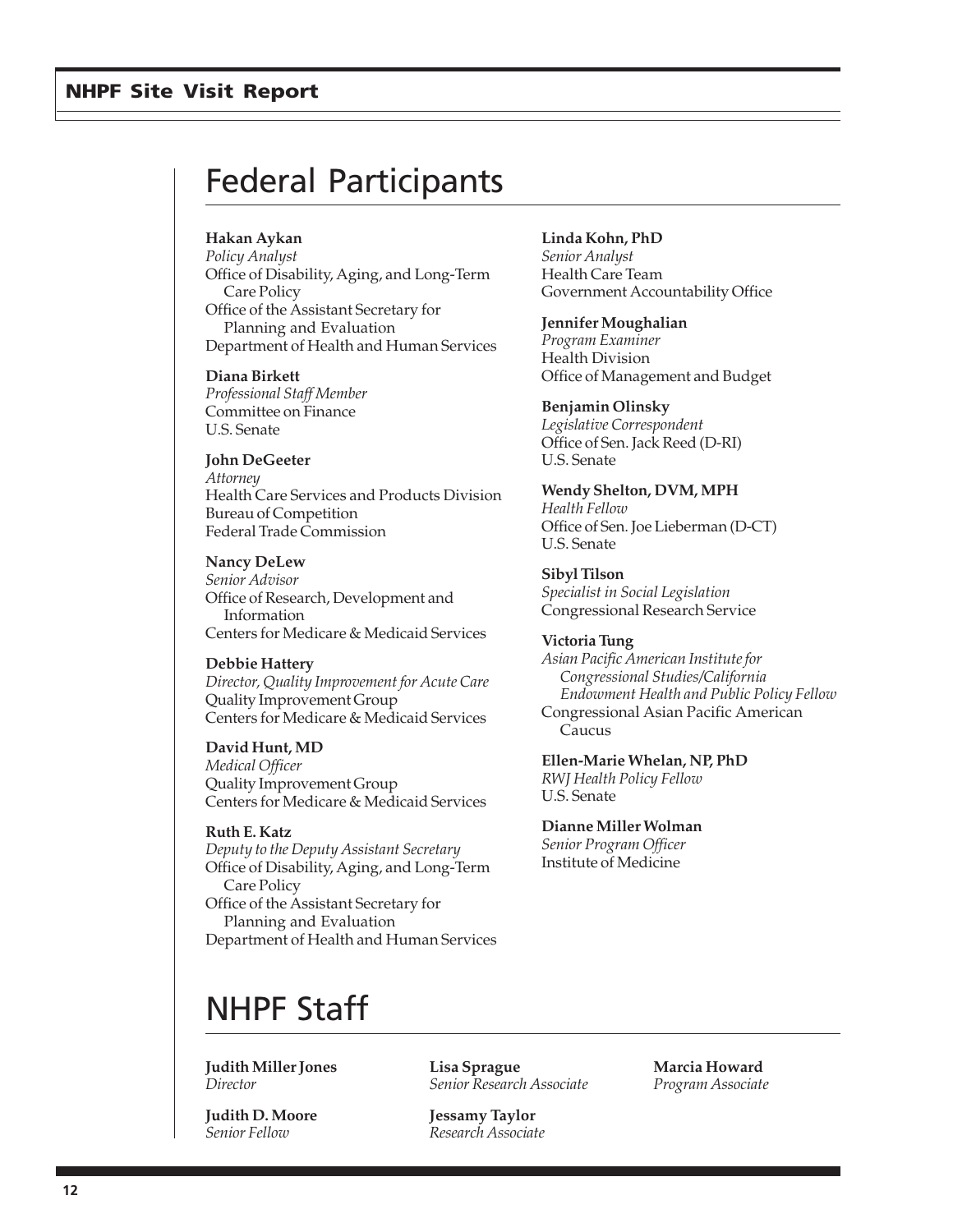# <span id="page-15-0"></span>Biographical Sketches — Speakers

**Peter Basch, MD,** has been a primary care internist in Washington, DC, since 1981. In the fall of 1999, Dr. Basch was asked to develop physician e-health strategies for MedStar Health. Currently, he is their medical director for e-Health Initiatives while continuing his practice of internal medicine. Dr. Basch is a member of the Healthcare Information and Management Systems Society's Ambulatory Care Steering Committee, and he is the chair of its task force on Overcoming Barriers to IT in Ambulatory Care. He is on the Medical Services Committee of the American College of Physicians, and he serves as their representative to the Physicians' EHR Coalition (PEHRC). Dr. Basch is a member of the Leadership Council of the eHealth Initiative, and he is a board member of the Foundation for eHealth. He received his undergraduate degree in psychology from Trinity College in Hartford and his MD degree from the George Washington University School of Medicine. His residency was in primary care/internal medicine at the George Washington University Hospital, and he is a diplomate of the American Board of Internal Medicine.

**Carol Benner** is director of the Office of Health Care Quality (OHCQ), within the Department of Health and Mental Hygiene in the state of Maryland. She is responsible for managing federal and state regulatory activities in Maryland's 8,000 health care and community residential programs including nursing homes, hospitals, health maintenance organizations (HMOs), and group homes. Ms. Benner has held this post since 1989. Prior to this, she worked at the University of Maryland Medical System as the director of the Clinical STAT laboratory at the Shock Trauma Center and as director of quality assurance and professional affairs at the University of Maryland Hospital. Ms. Benner holds a master of science degree in health policy from the Johns Hopkins School of Hygiene and Public Health. She has also studied executive government management at the Aspen Institute and the John F. Kennedy School of Government at Harvard University.

**Debra Christian, RN, MMS,** is director of clinical services for the Delmarva Foundation. Her 15-year career in the health care field includes managerial, clinical, government policy, organizational, and workforce development experience at local, regional, and national levels. Before joining Delmarva, Ms. Christian was the head of retention and recruitment initiatives for the National Health Service (NHS) Modernisation Agency of the Department of Health, United Kingdom. The program facilitated the implementation of effective system management, role redesign, model employer strategies, and talent management models. A registered nurse since 1992, Ms. Christian earned her BA degree in health care studies and business management from Oxford Brookes University and her master of medical science degree in clinical education from Nottingham University. Additionally, she has participated in the Institute for Healthcare Improvement's (IHI's) Breakthrough Collaborative Program Director training.

**Carol Cronin** has over 20 years' experience working on health care and aging issues with a particular interest in consumer health information. She is currently working as a senior technical advisor to the Delmarva Foundation on hospital public reporting issues. She also consults with a number of nonprofit organizations and foundations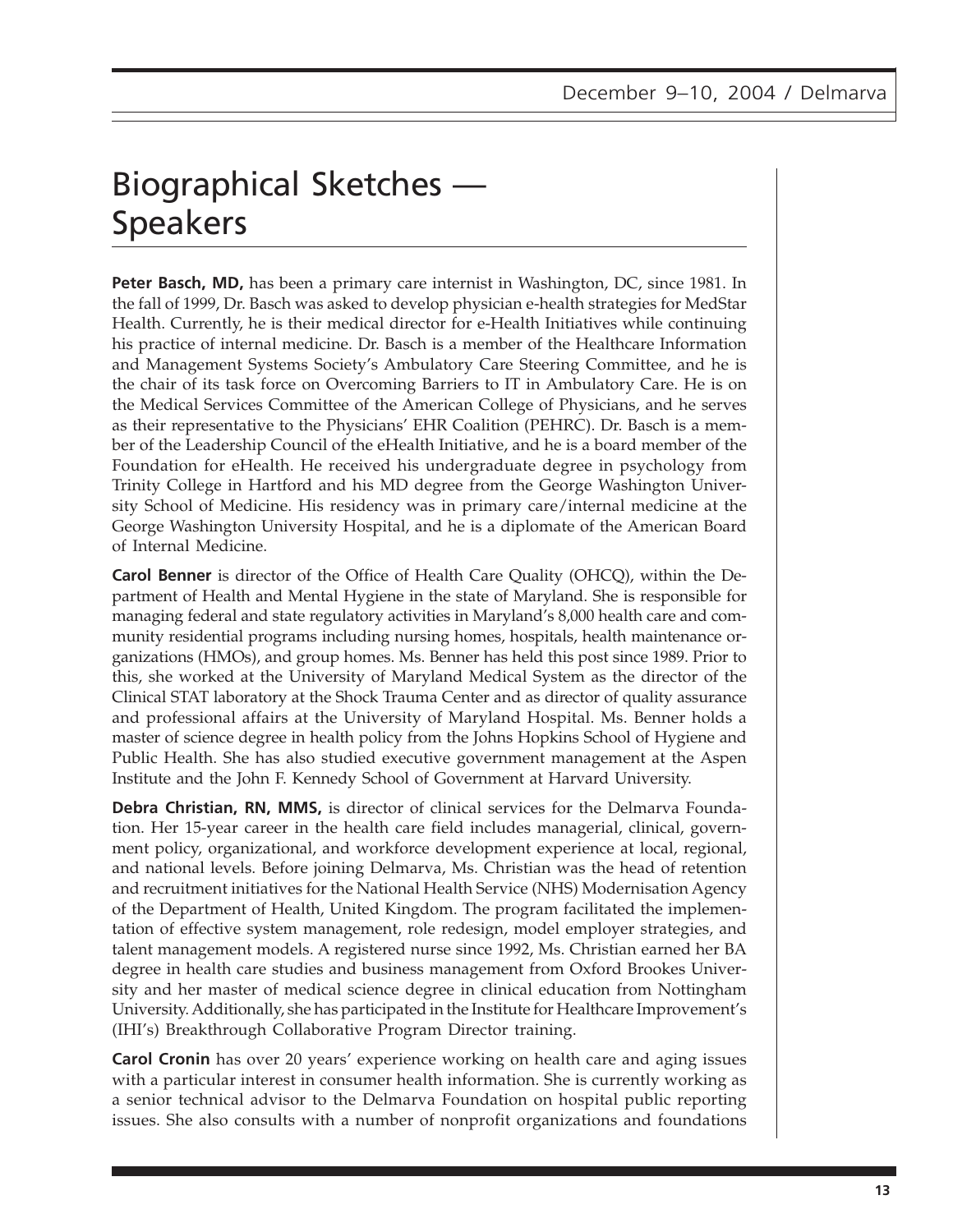including the California Endowment, AARP, the Office of Disease Prevention and Health Promotion, and the National Health Council. Ms. Cronin was appointed as the first director of the Center for Beneficiary Services at the Health Care Financing Administration (now the Centers for Medicare & Medicaid Services, or CMS) where she was responsible for planning, implementing and evaluating the National Medicare Education Program from 1998–2000. Earlier, she was senior vice president for Health Pages, a New York City–based consumer health information Web site made available primarily through large employers. Ms. Cronin holds an AB degree from Smith College and masters degrees in social work and gerontology from the University of Southern California.

**Barbara Epke** is a vice president of Sinai Hospital, a division of Lifebridge Health, located in Baltimore. She oversees numerous departments, including pharmacy, laboratory, health information management, performance management, and infection control. Before joining the staff at Sinai in 1994, Ms. Epke was associate vice president of medical affairs and administrative services at Shadyside Hospital in Pittsburgh. She holds an MPH degree from the University of Pittsburgh as well as an MSW degree and an MA degree from the State University of New York. Ms. Epke serves on the Maryland Health Care Commission report card task force and the Maryland Hospital Association council on quality issues.

**Dianne Feeney, BSN, MS,** is vice president of public reporting for the Delmarva Foundation (though she will soon take a new position with the National Quality Forum). Ms. Feeney joined the Foundation in 2002 with more than 23 years of health care work experience. Before joining Delmarva, she was employed by the Lewin Group as senior manager. Job responsibilities included project management and staffing of more than 40 client engagements with health care providers/organizations, payers, and government health agencies on care delivery program/system design, implementation, evaluation and performance improvement. Ms. Feeney's prior work in nursing included case management for high needs patients in community-based settings, and clinical nursing in acute care and instructional roles. She earned her master's degree from the University of Maryland at Baltimore School of Nursing and her bachelor's degree in nursing from D'Youville College in Buffalo, New York.

**Del Joiner** is the chief quality officer for Shore Health System. His experience in health care spans more than 25 years and runs the gamut from clinician to senior leadership roles. He has managed numerous operational departments ranging from admitting, medical records, discharge planning, and clinical services departments to utilization management and organization-wide performance improvement projects. He is a trained facilitator and leader in organizational assessment using "Malcom Baldridge" criteria. Mr. Joiner received his master's degree in management from Cambridge College. He is a former board member of the Massachusetts Quality Award.

**Maulik S. Joshi, DrPH,** is president and chief executive officer for the Delmarva Foundation. A not-for-profit, national quality improvement organization of 250 employees, Delmarva's mission is to improve health in the communities they serve. Before joining Delmarva, Dr. Joshi was vice president for the Institute for Healthcare Improvement (IHI). He served as executive director for IMPACT, a membership network of over 100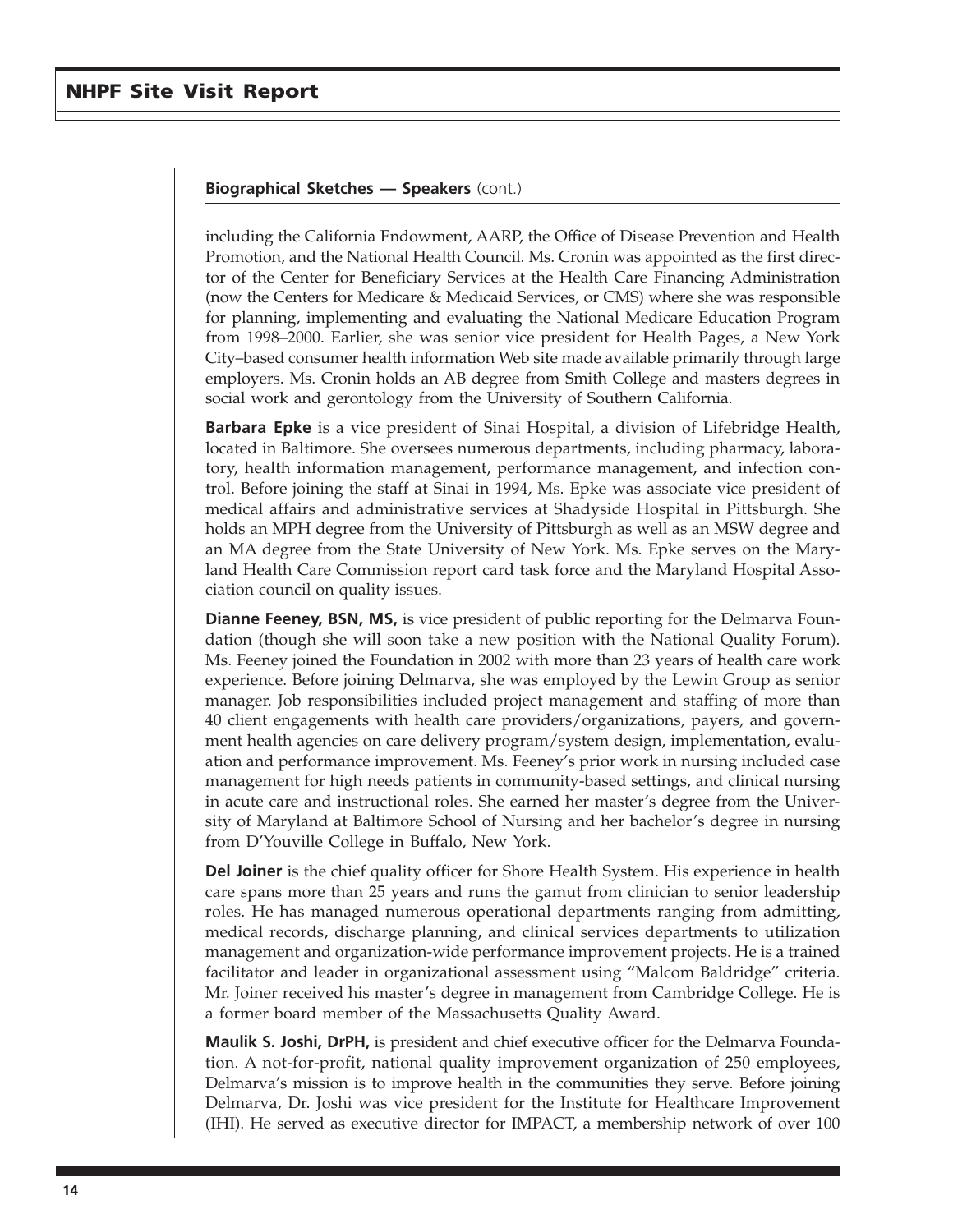organizations worldwide collaborating to make dramatic improvements across a variety of clinical and operational dimensions. Previously, Dr. Joshi was co-founder and executive vice president of DoctorQuality, an Internet-based, start-up company that provides an online incident and near-miss tracking system for health care delivery organizations and a consumer decision support system for employees and health plan members. Prior to starting DoctorQuality, Dr. Joshi was the senior director of quality for the University of Pennsylvania Health System. He has a doctor of public health degree through a PEW Charitable Trusts fellowship from the University of Michigan, a master's degree in health services administration from the University of Michigan, and a BS degree in mathematics from Lafayette College. Dr. Joshi is an adjunct faculty member at the Harvard School of Public Health, Department of Health Policy and Management.

**William S. Krimsky, MD,** is director of interventional pulmonology at Pulmonary and Critical Care Associates. He is also a senior consultant for quality interventions with the Delmarva Foundation, contributing expertise in quality improvement and measurement development to the Maryland Patient Safety Center's ICU Collaborative faculty. Dr. Krimsky's patient safety projects include determining whether the Baldridge assessment tool can be adapted to the ICU microsystem, and conducting a study on improving implementation rates of evidence-based interventions in the ICU. Dr. Krimsky's recent experience includes a practice in interventional pulmonology with Dartmouth-Hitchcock Medical Center and a fellowship at the Hospital of the University of Pennsylvania. Dr. Krimsky received his MD degree from the University of Pennsylvania School of Medicine and his BA degree from Middlebury College.

**William F. Minogue, MD,** is the director of the Maryland Patient Safety Center. He was formerly senior vice president for medical affairs at Suburban Hospital in Bethesda, Maryland. Beginning his career as a private practitioner in internal medicine and cardiology, Dr. Minogue went on to serve in several health care executive positions, including vice president for clinical affairs at Bon Secours Health System in Baltimore and medical director at the George Washington University Hospital. In addition to chairing the IHI's Quality Council, he has held academic appointments with Rutgers Medical School, the Columbia University College of Physicians and Surgeons, and the George Washington University. Dr. Minogue received his MD degree from New York Medical College and his BS degree in chemistry from Seton Hall University.

**Sandra S. Love, MS, RHIA,** is an experienced registered health information administrator with 20 years of health information management experience, including extensive teaching and consulting experience in the field of ICD-9-CM and CPT-4 coding. She has progressive administrative, managerial, and consulting experience throughout her career in a variety of health care settings: hospital, skilled nursing facility, physician practice, and government contract administration. Ms. Love joined the Delmarva Foundation in 1996, specializing in consulting with providers to improve coding and medical record management. As vice president of Delmarva, she guides the national contracts division, which includes the Medicare Program Safeguard Contracts, and the Western Integrity Center (responsible for statistical analysis, medical review and fraud case development for 15 western states, encompassing health care services received by over 6 million beneficiaries), and she oversees the National Medicaid Payment Accuracy Program.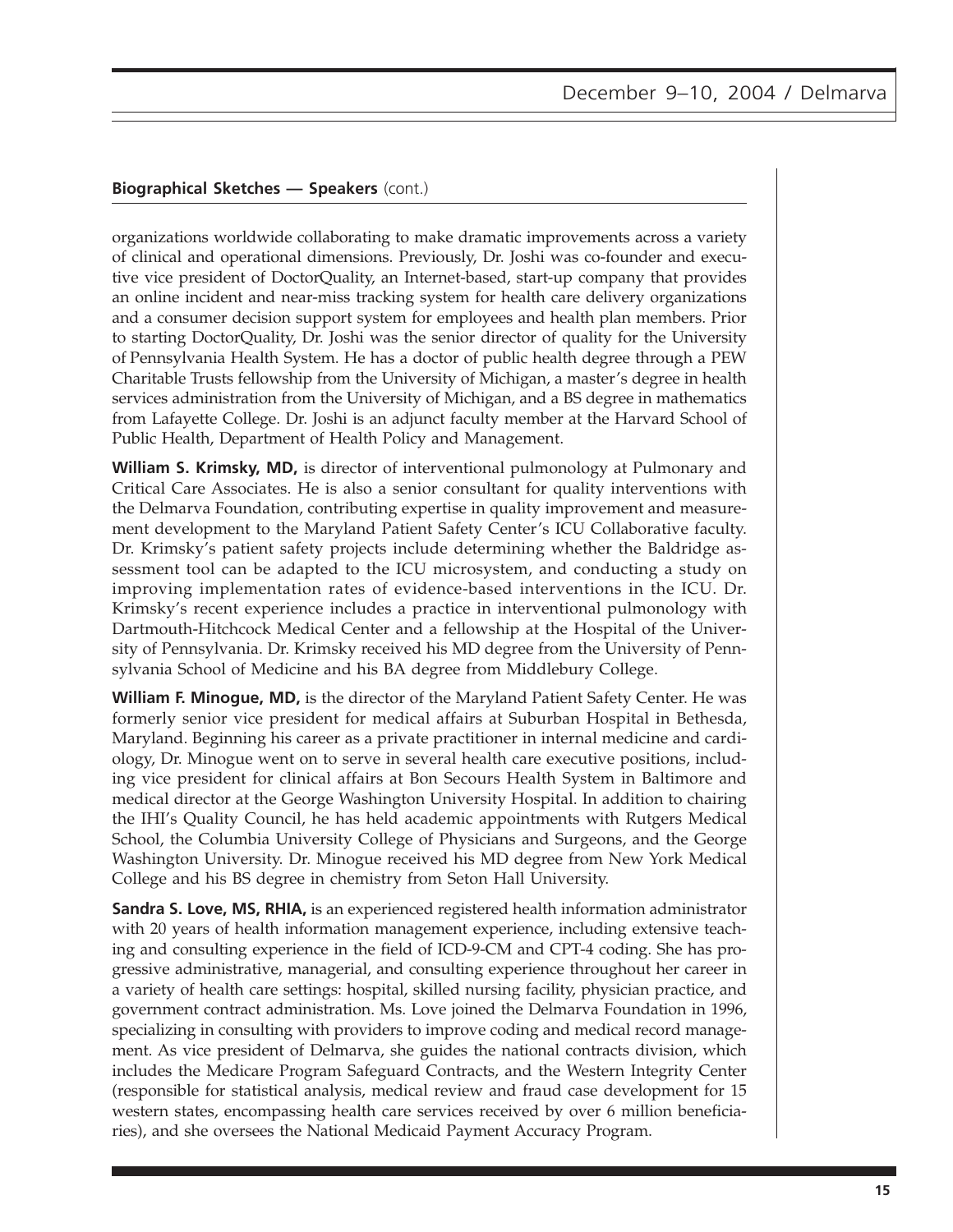**Jeff Richardson, MD, FACP,** is chief of internal medicine and a regional medical director for Johns Hopkins Community Physicians (JCHP), and he also maintains a clinical practice in Dundalk, Maryland. Dr. Richardson has had significant involvement in selection and implementation of health care information systems for JHCP. He has been with Johns Hopkins for 16 years. Earlier in his career, Dr. Richardson spent 11 years in private practice in Topeka. After earning his MD degree at the University of Illinois, Dr. Richardson completed a residency at the University of Missouri.

**Deneen Richmond, MHA, RN,** is the executive director of the Delmarva Foundation for the District of Columbia. In addition to managing the health care quality focused contracts in DC, she has corporate responsibility to create and implement programs to help health care providers improve the quality of care. As the leader of Delmarva's Intervention Team, Ms. Richmond provides direction to Delmarva's QIO contracts in DC and Maryland, as well as the national Home Health Quality Improvement Organization Support Center (QIOSC) contract and public reporting initiatives. Before joining Delmarva, Ms. Richmond was with the National Committee for Quality Assurance (NCQA) for more than seven years, most recently as the assistant vice president for policy. Earlier, Ms. Richmond held positions with Baltimore Medical System, Inc., and the George Washington University Medical Center. She has a clinical background in nursing and a master's degree in health administration from George Washington University.

**Joseph P. Ross** is president and chief executive officer of Shore Health System, a multifacility delivery system headquartered in Easton, Maryland. Before joining Shore in 1994, Ross was the administrator (in reverse chronology) of Philipsburg General Hospital in Danville, PA (part of Geisinger Health System); Wetzel County Hospital in New Martinsville, WV; and West Virginia Hospital in Morgantown. He holds a BA degree in political science form West Virginia University and a master's degree in hospital and health administration from Xavier University in Cincinnati.

**Michael C. Tooke, MD, FACP***,* is senior vice president and chief medical officer of the Delmarva Foundation, responsible for the clinical oversight of Delmarva Foundation's activities. Before joining Delmarva in 2001, Dr. Tooke was president of MedStar Physician Partners at MedStar Health, the largest health care delivery system in the mid-Atlantic region. Earlier, he was medical director and chief executive of Ochsner Clinic in New Orleans, a 425-physician multispecialty clinic, one of the nation's oldest and largest group practices. Dr. Tooke earned his bachelor's degree from Vanderbilt University and his medical degree from Tulane Medical School. Board certified in internal medicine, Dr. Tooke was a medical intern at Rush-Presbyterian-St. Luke's Medical Center in Chicago and completed his residency in internal medicine at the Mayo Clinic. He is a fellow of the American College of Physicians and a member of the board of directors of the American Health Quality Association. He is currently completing certification as a Six Sigma Green Belt.

**Margaret Toth, MD,** is the Delmarva Foundation's chief quality officer. Her career includes progressively responsible positions in management, patient safety, and quality improvement over more than 12 years of health care work experience. Before joining Delmarva, Dr. Toth served as the medical director for acute care services and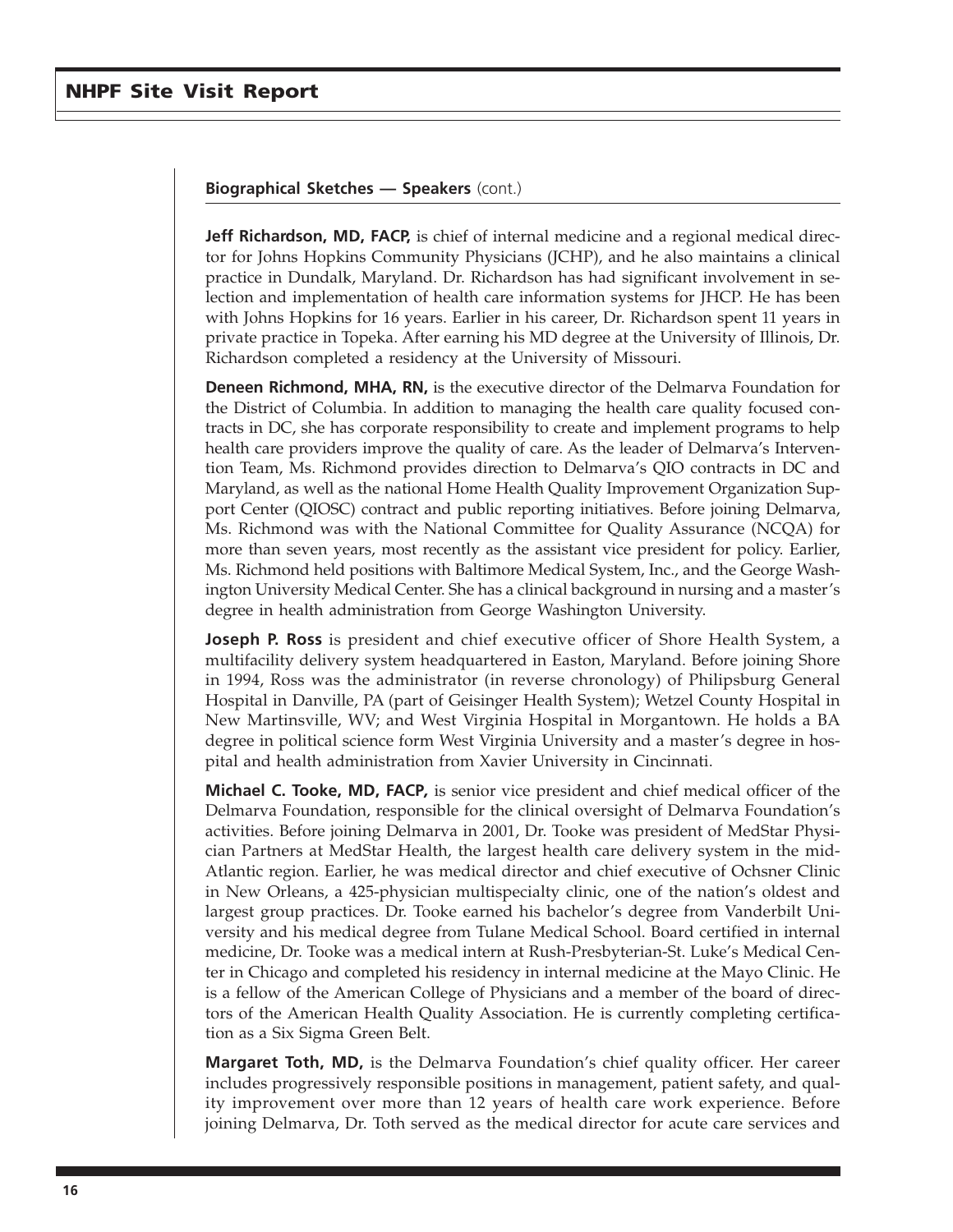hospital-based quality improvement for Ohio KePRO, the Medicare QIO for Ohio, and also served as the senior provider interventionist for the Medicare Quality Improvement Community. She was responsible for the research, planning, and implementation of the Ohio KePRO's health care quality improvement and acute care projects. Dr. Toth's experience also includes roles as an attending physician in general internal medicine at The Cleveland Clinic Foundation and as an attending physician in internal medicine at Case Western Reserve University School of Medicine. She received her MD degree from Yale University School of Medicine and her BA degree in medical anthropology from Case Western Reserve University.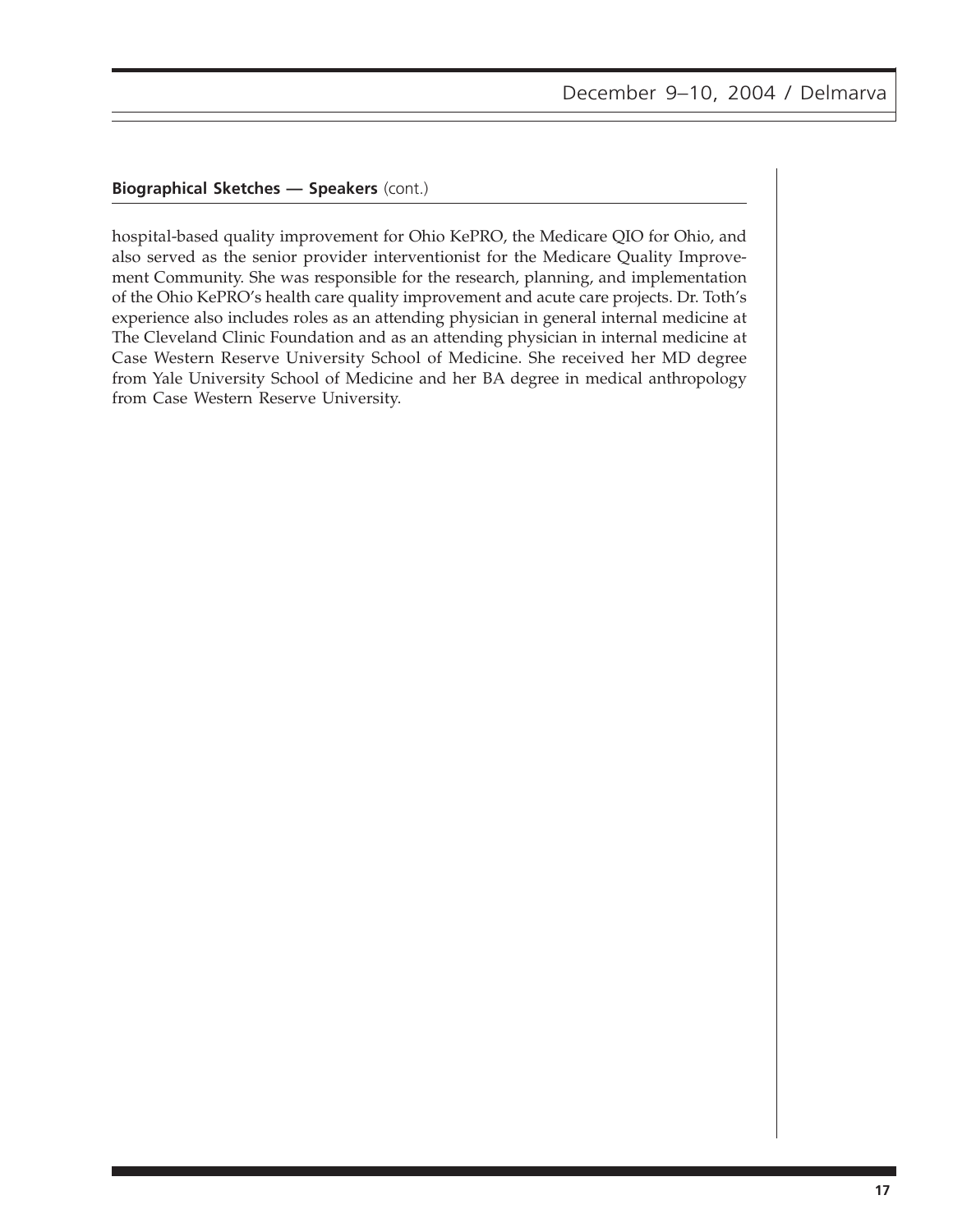# <span id="page-20-0"></span>Biographical Sketches — Federal Participants

**Hakan Aykan** is a policy analyst in the Office of the Assistant Secretary for Planning and Evaluation, Office of Disability, Aging, and Long-Term Care Policy at the Department of Health and Human Services. He works on a variety of issues related to disability, aging, and long-term care policies. He has a BS degree in public administration, an MA degree in economic and social demography, and a PhD degree in public administration from the Maxwell School of Citizenship and Public Affairs at Syracuse University.

**Diana Birkett** is a health policy advisor with the Democratic staff of the United States Senate Committee on Finance. She works on a variety of health policy issues including health care quality, pay-for-performance, health information technology, and care coordination. Ms. Birkett was a 2003–2004 David Winston Health Policy Fellow, working with the Finance Committee during her fellowship. She is a graduate of the University of Washington, where she received master's degrees in public health and in public administration. While in Seattle, she worked with the Washington State WIC Program and held an internship with the General Accounting Office. Ms. Birkett received her BA degree from Harvard University.

**John DeGeeter** is an attorney in the Health Care Services and Products Division of the Federal Trade Commission's (FTC's) Bureau of Competition. Since joining the FTC in February 2004, much of his work has focused on the investigation and evaluation of cost and quality improvement efforts by physician and physician-hospital organizations. Prior to joining the FTC, Mr. DeGeeter was in private practice in Houston, Texas, where his practice focused on antitrust and commercial litigation in a wide range of industries, including health care. He received his BBA degree from Texas A&M University and his JD degree from the University of Texas.

**Nancy DeLew** is a senior advisor to the director of the Office of Research, Development and Information at the Centers for Medicare & Medicaid Services (CMS). She is currently assisting with implementation activities surrounding the Medicare Prescription Drug, Improvement, and Modernization Act of 2003. Formerly, she was deputy director of the Office of Legislation, where she worked with the Congress to develop the Health Insurance Portability and Accountability Act of 1996 (HIPAA) and the Balanced Budget Act of 1997. Earlier, Ms. DeLew held several other positions in the Department of Health and Human Services. She joined the Department in 1985 after receiving a master's degree in political science and a master's degree in public administration from the University of Illinois at Urbana.

**Debbie Hattery** is director of quality improvement for acute care in the Quality Improvement Group, Office of Clinical Standards and Quality, Centers for Medicare & Medicaid Services.

**David Hunt, MD, FACS,** works in the Quality Improvement Group, a division of the Office of Clinical Standards and Quality, in the Centers for Medicare & Medicaid Services (CMS). His work at CMS leverages his clinical expertise in general surgery and over 30 years experience in information systems. Dr. Hunt is currently the Government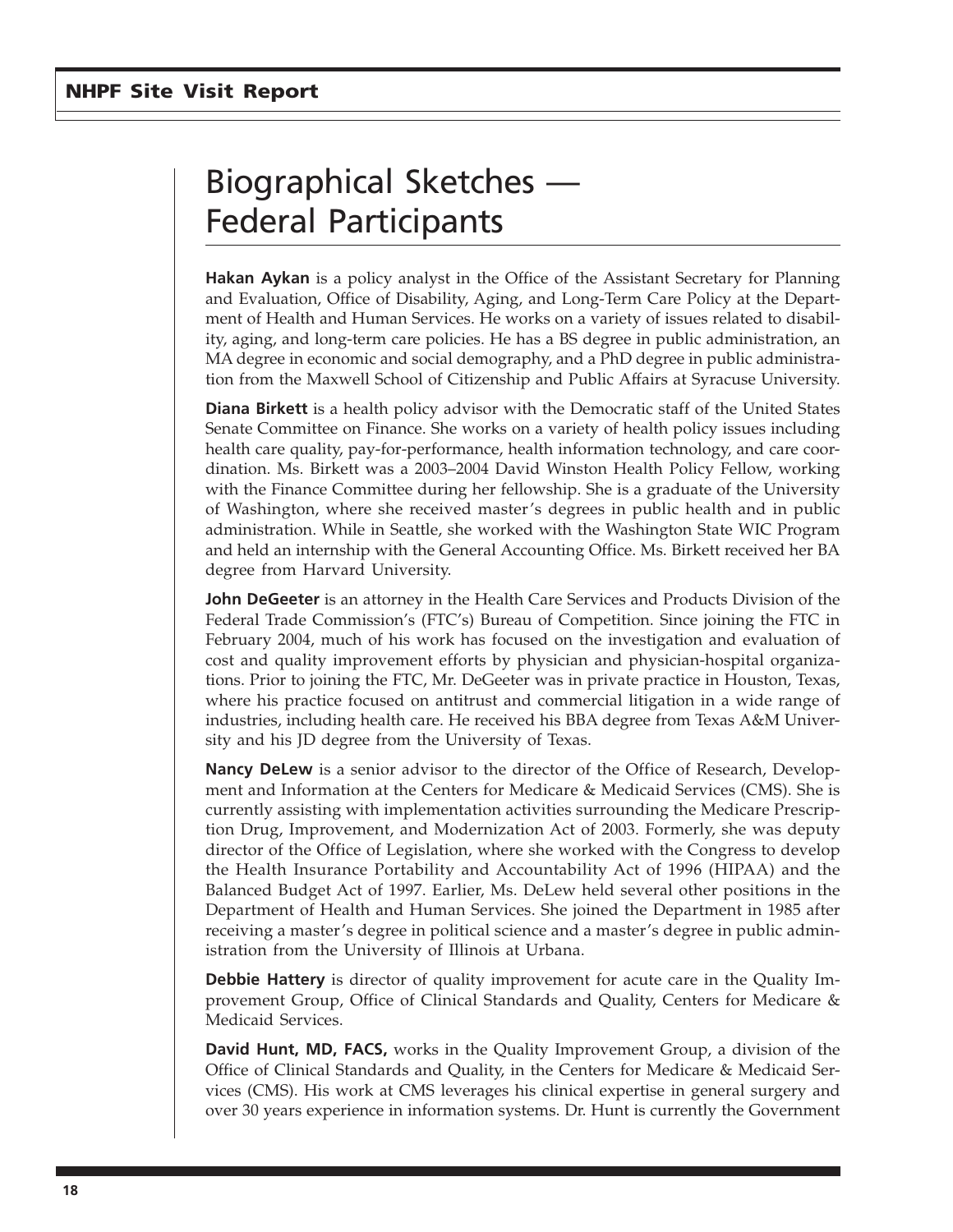#### **Biographical Sketches — Federal Participants** (cont.)

Task Leader for the Medicare Patient Safety Monitoring System (MPSMS) as well as the Surgical Care Improvement Partnership (SCIP)—two national projects aimed at advancing the CMS quality improvement and patient safety agendas. Dr. Hunt, licensed to practice medicine in the District of Columbia, is certified by the American Board of Surgery and has been a fellow of the American College of Surgeons since 1993. Practicing surgery in both private and academic settings, Dr. Hunt has served as a clinical assistant professor of surgery at Howard University, as well as chair of surgical peer review at various hospitals in the Washington metropolitan area.

**Ruth E. Katz** is the deputy to the deputy assistant secretary for the Office of Disability, Aging, and Long-Term Care Policy in the Office of the Assistant Secretary for Planning and Evaluation at the Department of Health and Human Services. She oversees a range of policy and research activities related to disability and aging, including financing, structure and quality in managed care and other health and long-term care delivery systems; home and community-based services; nursing home and post-acute care financing and quality; Medicare, Medicaid, and private insurance policy related to people with disabilities and chronic conditions; alternative residential systems; and health information technology as it relates to post-acute and long-term care.

**Linda Kohn, PhD,** is a senior analyst with the health care team at the Government Accountability Office (GAO), where she works on issues related to hospital quality as well as post-acute care. She joined GAO in the fall of 2003. For the previous five years, she was a senior program officer at the Institute of Medicine (IOM), where she served as co-director of the Quality of Health Care in America project. Dr. Kohn was lead editor of *To Err Is Human: Building a Safer Health System*, and co-editor of the project's second report, *Crossing the Quality Chasm*. Before joining IOM, Dr. Kohn was a senior researcher at the Center for Studying Health System Change. Before entering the research field, she served in management positions with two midwest hospitals. Dr. Kohn received her PhD degree from The Johns Hopkins University School of Public Health and her MPH degree from the University of Michigan. She is also an adjunct faculty member at The Johns Hopkins University School of Public Health.

**Jennifer Moughalian** is a program examiner in the Health Division of the Office of Management and Budget (OMB), where she manages a portfolio of Medicare issues. Prior to joining OMB, she worked with The Advisory Board Company, a health care consulting firm in Washington, DC, that provides best-practice research for hospitals across the United States. Ms. Moughalian received master of business administration and master of public management degrees from the University of Maryland, and a BA degree from the University of Richmond.

**Benjamin Olinsky** is a legislative correspondent in the office of Sen. Jack Reed (D-RI).

**Wendy Shelton, DVM, MPH,** is a health fellow in the office of Sen. Joe Lieberman (D-CT). She began her professional life as a practicing veterinarian after graduating from the University of California, Davis, School of Veterinary Medicine in 1981. She was a small animal practitioner and hospital owner for 15 years. In 1993, Dr. Shelton took a position on the board of directors of Integrated Surgical Systems, developers and manufacturers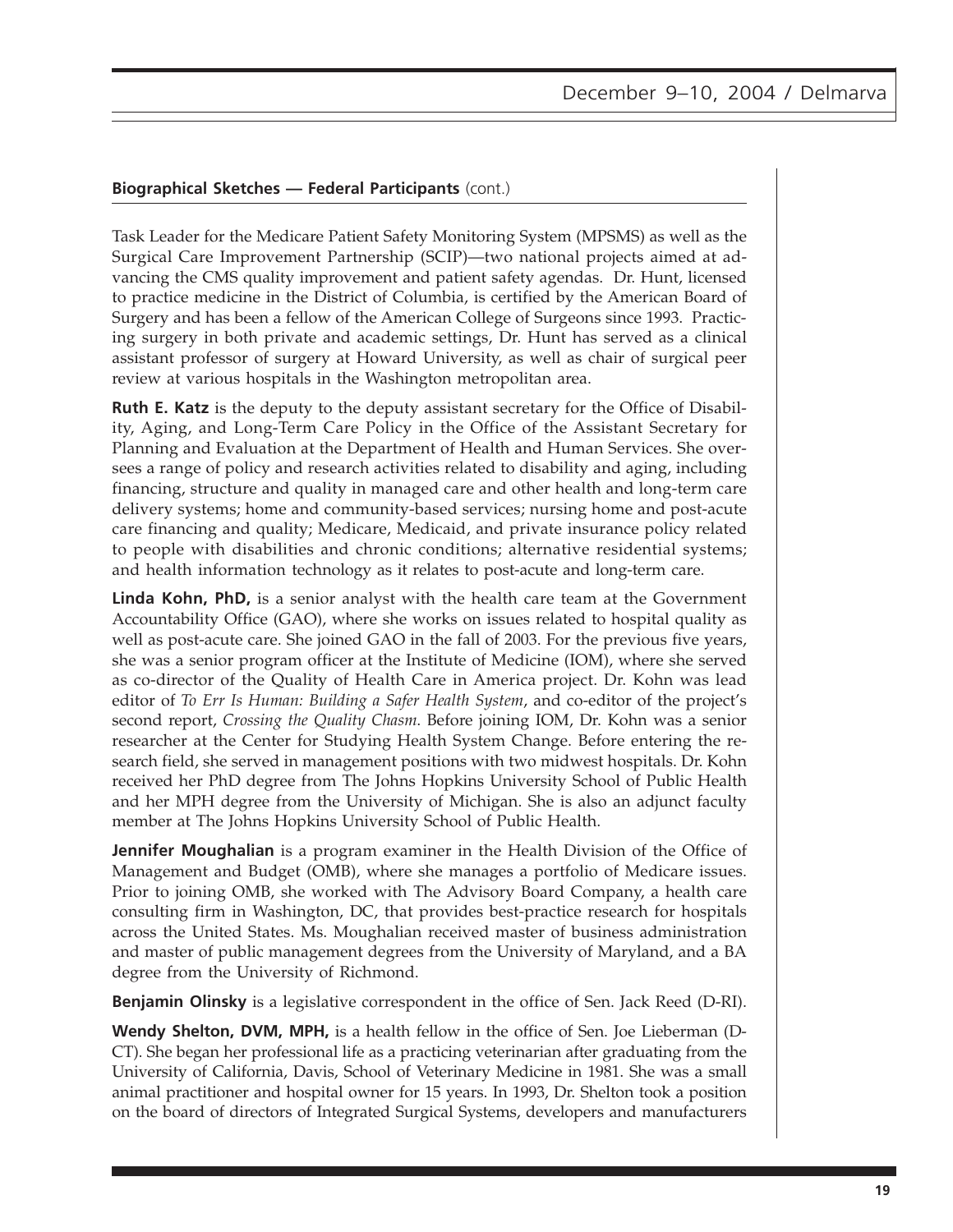#### **Biographical Sketches — Federal Participants** (cont.)

of the world's first computer-guided surgical robot, ROBODOC®. She stayed with the company in numerous capacities (vice president, research and development; acting chief executive officer; and vice president, medical affairs) until it went public. Dr. Shelton then spent several years combining part-time equine practice, product development, child-rearing, and equestrian coaching before earning her MPH degree from the UC Davis School of Medicine. The degree was followed by a stint at the California Department of Health Services, Department of Infectious Diseases, Office of the Public Health Veterinarian working on West Nile virus surveillance systems. Dr. Shelton is a congressional fellow, sponsored by the American Veterinary Medical Association and placed by the American Association for the Advancement of Science.

**Sibyl Tilson**, a specialist in social legislation, has been with the Congressional Research Service for five years. Her current position was preceded by employment with GAO, Coopers and Lybrand, the Massachusetts Medicaid program, and the Massachusetts Rate Setting Commission. Ms. Tilson has a BA degree in economics from Yale University and a master's degree in city planning from the Kennedy School of Government at Harvard University.

**Victoria Tung** is the Asian Pacific American Institute for Congressional Studies/California Endowment Health and Public Policy Fellow for the Congressional Asian Pacific American Caucus, chaired by Rep. Michael M. Honda (D-CA). She directs the work of the Caucus on various issues such as immigration, education, and civil rights as they pertain to the Asian Pacific American community. Additionally, she facilitates the collaboration of health organizations, government agencies, and members of Congress to address public policy inequities, such as lack of uniform access and coverage, and to work toward the elimination of health disparities. Previously, Ms. Tung has had experience working with the civil rights and immigrant rights community through her work at the Bay Area Immigrant Rights Coalition, the Asian Pacific American Legal Center, and the U.S. Commission on Civil Rights. Ms. Tung has received awards for her dedicated work serving minority communities. She is a graduate of the University of Pennsylvania, where she obtained her BA degree in international relations.

**Ellen-Marie Whelan, NP, PhD,** is a Robert Wood Johnson Health Policy Fellow and has spent the year in the office of Senator Tom Daschle (D-SD), Senate Minority Leader in the 108th Congress. Prior to this fellowship, Dr. Whelan was an assistant professor at the Johns Hopkins University with a joint appointment at the School of Nursing and the Urban Health Institute. Dr. Whelan, a pediatric nurse practitioner, received a bachelor's degree from Georgetown University and a master's degree in nursing and doctor of philosophy degree in nursing and health policy from the University of Pennsylvania. She completed a postdoctoral fellowship at the Johns Hopkins University School of Hygiene and Public Heath. While at Penn, Dr. Whelan established a pediatric/adolescent primary care clinic at the West Philadelphia Community Center for which she received the secretary of the Department of Health and Human Services' Award for Innovations in Health Promotion and Disease Prevention in 1995.

**Dianne Miller Wolman** is a senior program officer at the Institute of Medicine (IOM) and the lead staff member on a study of the Quality Improvement Organizations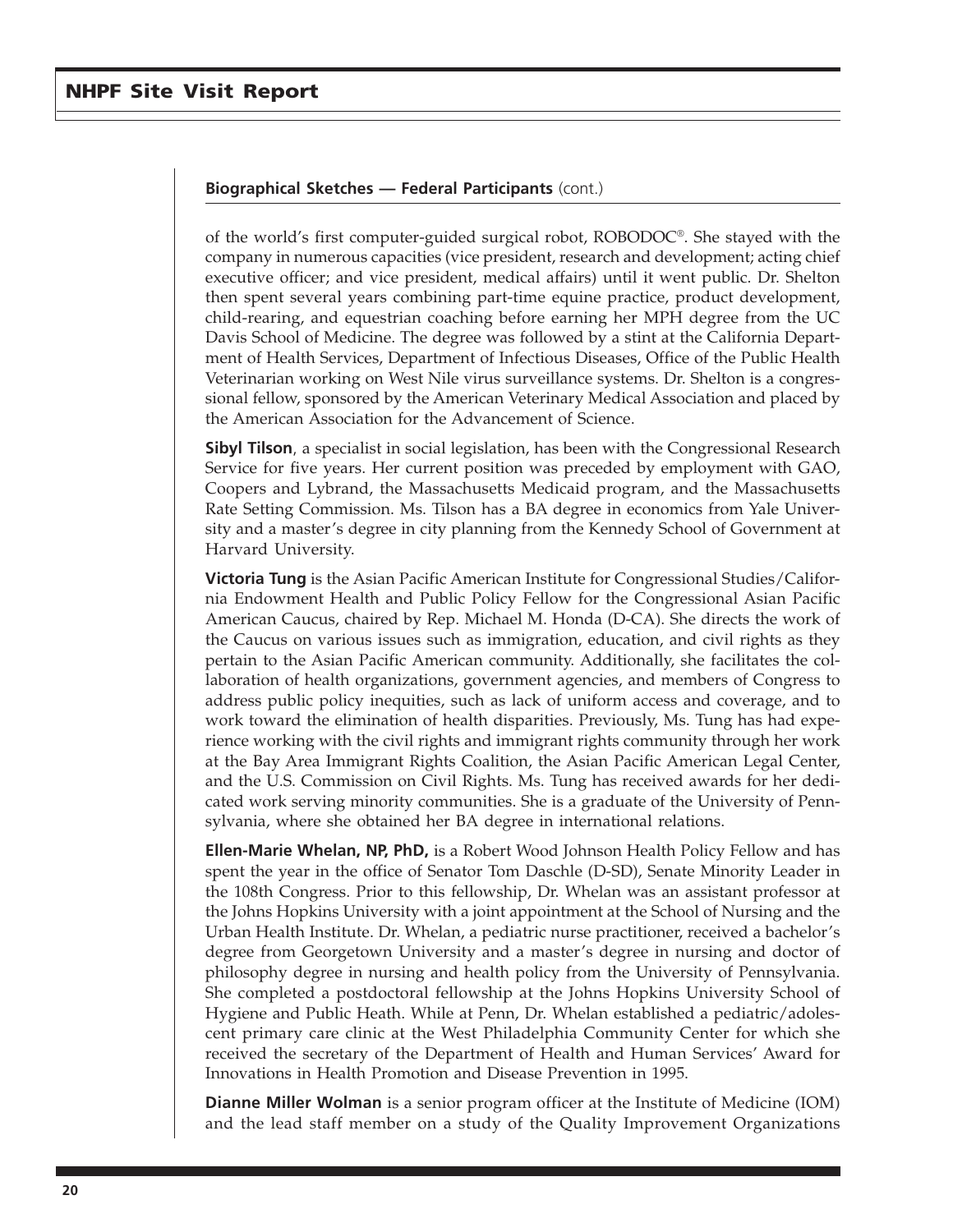#### **Biographical Sketches — Federal Participants** (cont.)

program. Prior to this study, she co-directed a three-year study of the Consequences of Uninsurance, which produced a series of six reports. She directed the study that resulted in the IOM report *Medicare Laboratory Payment Policy: Now and in the Future*, released in 2000. Ms. Wolman joined the Health Care Services Division of the IOM in 1999. She came from the General Accounting Office (now called the Government Accountability Office), where she was a senior evaluator on studies of the Health Care Financing Administration (now known as the Centers for Medicare & Medicaid Services) and its management capacity. Earlier positions include work with a peer review organization. Ms. Wolman holds a master's degree in government administration from the Wharton School, University of Pennsylvania.